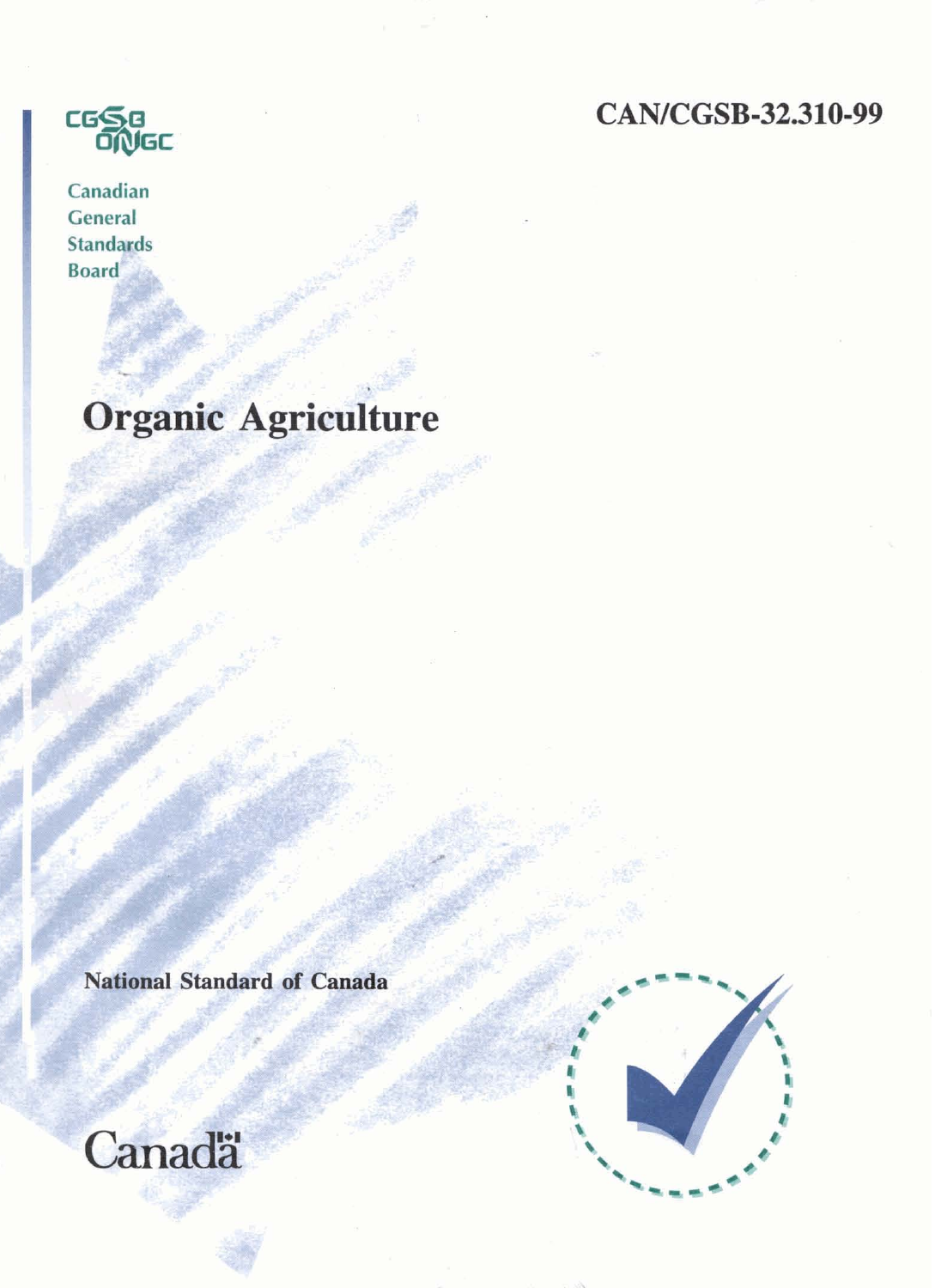The CANADIAN GENERAL STANDARDS BOARD (CGSB), under whose auspices this National Standard of Canada has been developed is a government agency within Public Works and Government Services Canada. CGSB is engaged in the production of voluntary standards in a wide range of subject areas through the media of standards committees and the consensus process. The standards committees are composed of representatives of relevant interests including producers, consumers and other users, retailers, governments, educational institutions, technical, professional and trade societies, and research and testing organizations. Any given standard is developed on the consensus of views expressed by such representatives.

CGSB has been accredited by the Standards Council of Canada as a national standards-development organization. The standards that it develops and offers as National Standards of Canada conform to the criteria and procedures established for this purpose by the Standards Council of Canada. In addition to standards it publishes as national standards, CGSB produces standards to meet particular needs, in response to requests from a variety of sources in both the public and private sectors. Both CGSB standards and CGSB national standards are developed in conformance with the policies described in the CGSB Policy Manual for the Development and Maintenance of Standards.

CGSB standards are subject to review and revision to ensure that they keep abreast of technological progress. Suggestions for their improvement, which are always welcome, should be brought to the notice of the standards committees concerned. Changes to standards are issued either as separate amendment sheets or in new editions of standards.

An up-to-date listing of CGSB standards, including details on latest issues and amendments, and ordering instructions, is found in the CGSB Catalogue, which is published annually and is available without charge upon request. An electronic version, ECAT, is also available. More information is available about CGSB products and services at our Web site http://www.pwgsc.gc.ca/cgsb.

Although the intended primary application of this standard is stated in its Scope, it is important to note that it remains the responsibility of the users of the standard to judge its suitability for their particular purpose.

The testing and evaluation of a product against this standard may require the use of materials and/or equipment that could be hazardous. This document does not purport to address all the safety aspects associated with its use. Anyone using this standard has the responsibility to consult the appropriate authorities and to establish appropriate health and safety practices in conjunction with any applicable regulatory requirements prior to its use. CGSB neither assumes nor accepts any responsibility for any injury or damage that may occur during or as the result of tests, wherever performed.

Attention is drawn to the possibility that some of the elements of this Canadian standard may be the subject of patent rights. CGSB shall not be held responsible for identifying any or all such patent rights. Users of this standard are expressly advised that determination of the validity of any such patent rights are entirely their own responsibility.

Further information on CGSB and its services and standards may be obtained from:

The Manager Standardization Information Division Canadian General Standards Board Ottawa, Canada K1A 1G6

The STANDARDS COUNCIL OF CANADA is the co-ordinating body of the National Standards System, a federation of independent, autonomous organizations working towards the further development and improvement of voluntary development and improvement of voluntary standardization in the national interest.

The principal objectives of the Council are to foster and promote voluntary standardization as a means of advancing the national economy, benefiting the health, safety and welfare of the public, assisting and protecting the consumer, facilitating domestic and international trade, and furthering international co-operation in the field of standards.

A National Standard of Canada is a standard which has been approved by the Standards Council of Canada and one which reflects a reasonable agreement among the views of a number of capable individuals whose collective interests provide, to the greatest practicable extent, a balance of representation of producers, users, consumers and others with relevant interests, as may be appropriate to the subject in hand. It normally is a standard that is capable of making a significant and timely contribution to the national interest.

Approval of a standard as a National Standard of Canada indicates that a standard conforms to the criteria and procedures established by the Standards Council of Canada. Approval does not refer to the technical content of the standard; this remains the continuing responsibility of the accredited standards-development organization.

Those who have a need to apply standards are encouraged to use National Standards of Canada whenever practicable. These standards are subject to periodic review; therefore, users are cautioned to obtain the latest edition from the organization preparing the standard.

The responsibility for approving National Standards of Canada rests with the:

Standards Council of Canada 270 Albert Street Suite 200 Ottawa, Ontario K1P 6N7

# How to order **CGSB** Publications:

|            | by telephone $-(819)$ 956-0425 <i>or</i><br>$-1-800-665$ -CGSB<br>(Canada only) |
|------------|---------------------------------------------------------------------------------|
| by fax     | $\rightarrow$ (819) 956-5644                                                    |
| by mail    | -CGSB Sales Centre<br>Ottawa, Canada<br>$K1A$ 1G6                               |
| in person  | -Place du Portage<br>Phase III, 6B1<br>11 Laurier Street<br>Hull, Ouebec        |
| by email   | $-$ ncr.cgsb-ongc@pwgsc.gc.ca                                                   |
| on the Web | $-\frac{http://www.pwgsc.gc.ca/cgsb}{-$                                         |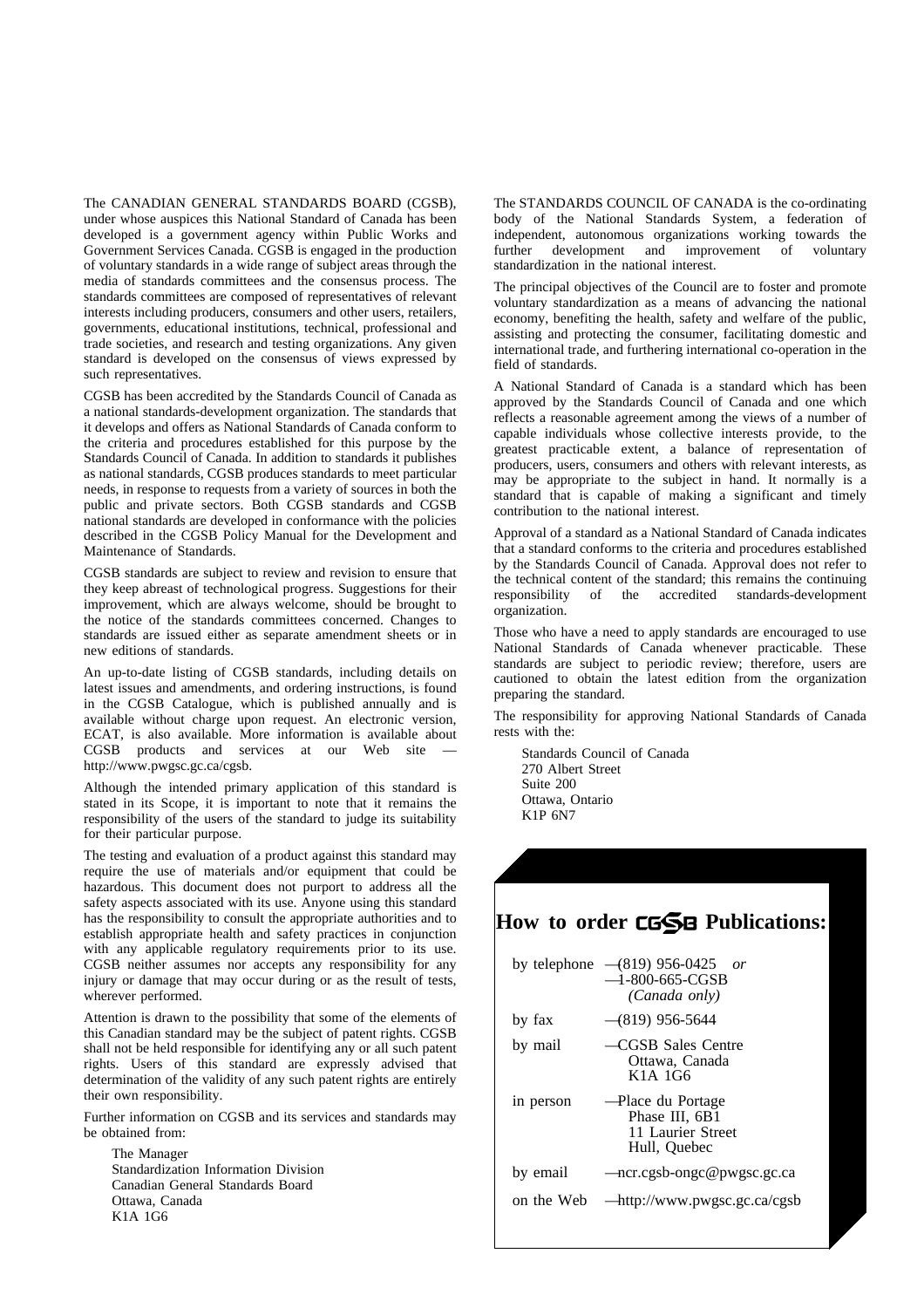# **NATIONAL STANDARD OF CANADA**

CAN/CGSB-32.310-99

# **ORGANIC AGRICULTURE**

**Prepared by the** Approved by the **Approved by the** 

Canadian General Standards Board CGSB Standards Council of Canada



Published June 1999 by the **Canadian General Standards Board**  Ottawa, Canada K1A 1G6

© HER MAJESTY THE QUEEN IN RIGHT OF CANADA, as represented by the Minister of Public Works and Government Services, the Minister responsible for the Canadian General Standards Board, (1999).

No part of this publication may be reproduced in any form without the prior permission of the publisher.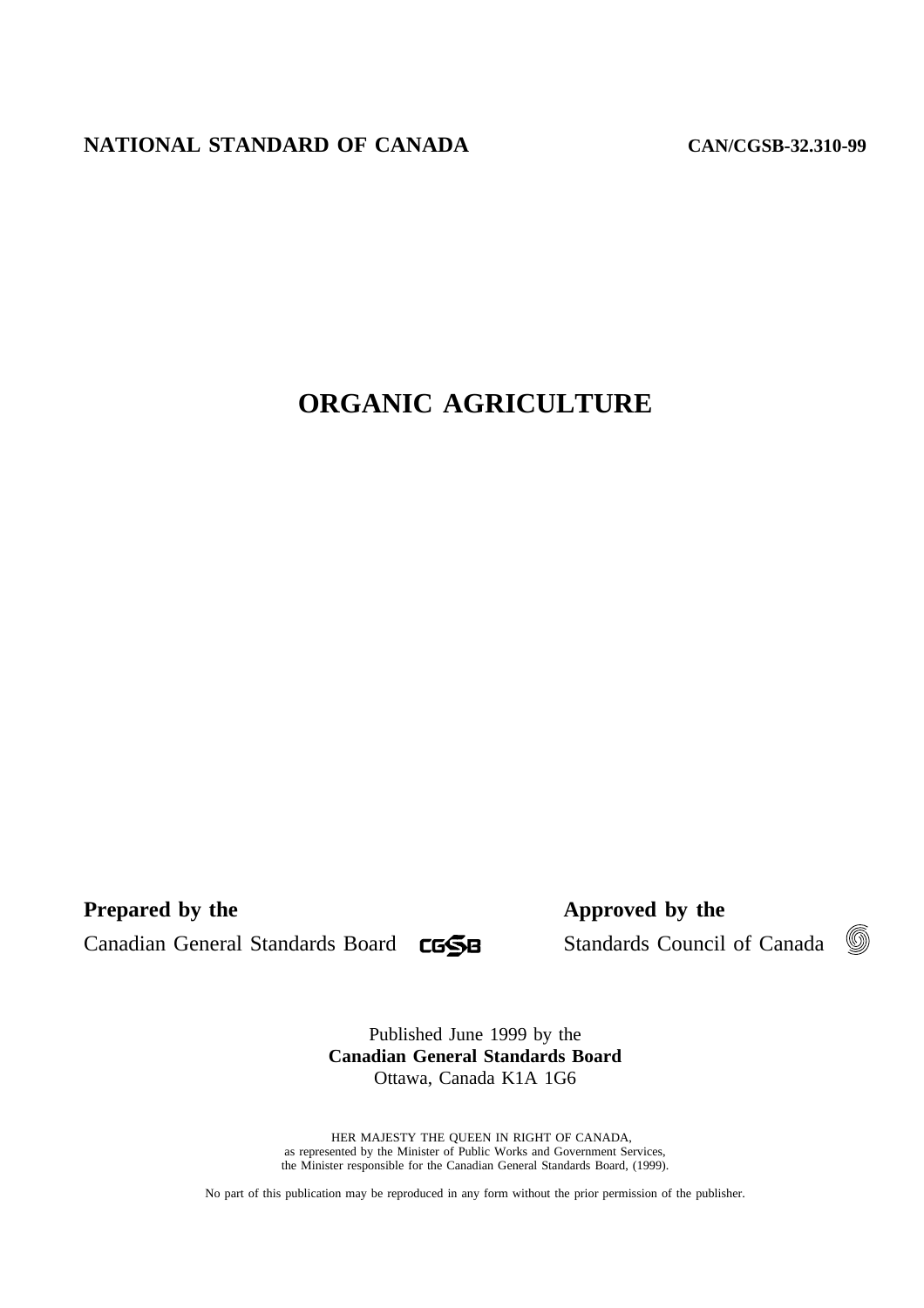# **CANADIAN GENERAL STANDARDS BOARD COMMITTEE ON ORGANIC AGRICULTURE**

## *(Membership at date of approval)*

| Lynch, G.<br>Chairperson | Consultant                                                                                              |
|--------------------------|---------------------------------------------------------------------------------------------------------|
| Barbolet, H.             | Farm Folk/City Folk Society                                                                             |
| Beauchemin, R.           | La Table filière biologique du Québec                                                                   |
| Boyle, D.                | Pro Organics Marketing Inc.                                                                             |
| Buchler, H.              | Park Hill Vineyards                                                                                     |
| Campbell, C.             | Industry Canada                                                                                         |
| Cassel, P.               | Soy City Food                                                                                           |
| Chalifour, F.            | Centre d'Agriculture biologique de la Pocatière                                                         |
| Chan, A.                 | Knives and Forks                                                                                        |
| Charpentier, F.          | Organic Crop Improvement Association - Quebec                                                           |
| Cloud, J.                | Cloud Mountain Inc.                                                                                     |
| Cooper, J.               | Professional Agrologist Consultant                                                                      |
| Dolinski, M.             | Alberta Ministry of Agriculture                                                                         |
| Doyer, C.                | Agence de certification des aliments biologiques – Quebec                                               |
| Everts, K.               | Producers of the Diamond Willow Range Ltd.                                                              |
| Fearon, K.               | Peace River Organic Producers Association                                                               |
| Forsyth, S.              | National Agriculture Environment Committee                                                              |
| Gaudet, P.               | Fédération de l'Agriculture biologique du Québec                                                        |
| Geddry, A.               | Organic Crop Improvement Association - New Brunswick                                                    |
| Graff, A.                | Organic Crop Improvement Association - Alberta                                                          |
| Gravelle, F.             | Certification Garantie Bio                                                                              |
| Hamblin, G.              | Canadian Organic Advisory Board/<br>Organic Crop Improvement Association - The Chapters of Saskatchewan |
| Hamm, W.                 | Pro-Cert Organic Systems Inc.                                                                           |
| Harrison, J.             | Saskatchewan Organic Development Council                                                                |
| Henning, J.              | MacDonald Campus of McGill University                                                                   |
| Horner, D.               | Westglen Milling                                                                                        |
| Hymers, K.               | Canadian Organic Certification Cooperative Ltd.                                                         |
| Jolicoeur, M.            | Shady Maple Farm                                                                                        |
| King, L.                 | Canadian Health Food Association                                                                        |
| L'Esperence, L.          | Certification Québec Vrai                                                                               |
| Laing, K.                | Ecological Farmers Association of Ontario                                                               |
| Lashyn, L.               | Saskatchewan Food Processors Association                                                                |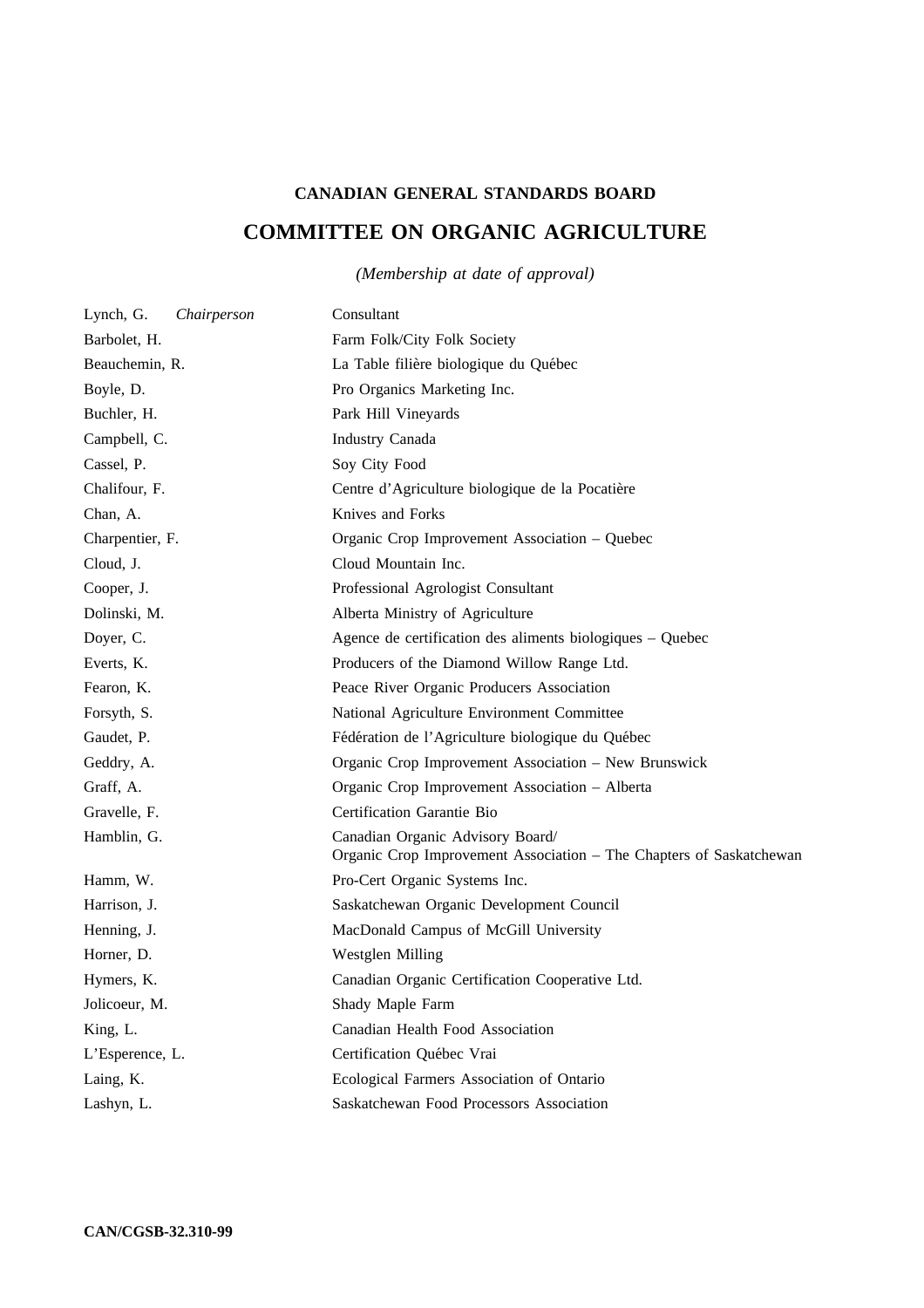## **CANADIAN GENERAL STANDARDS BOARD**

## **COMMITTEE ON ORGANIC AGRICULTURE —** *(Continued)*

*(Membership at date of approval)* 

| Lenhardt, L.                              | Organic Crop Producers and Processors – Pro-Cert Canada Inc.       |
|-------------------------------------------|--------------------------------------------------------------------|
| Macey, A.                                 | Canadian Organic Growers Inc.                                      |
| Massong, F.                               | Agriculture and Agri-Food Canada – Canadian Food Inspection Agency |
| Mennell, B.                               | Organic Producers Association of Cawston & Keromeos                |
| Mihailuk, I.                              | Mihailuk Farms                                                     |
| Morcinek, N.                              | Faunus Herbs                                                       |
| Nimmo, T.                                 | Quality Assurance International - Canada                           |
| Oldenburg, E.                             | Food Institute of Canada                                           |
| Orton, N.                                 | Ports West International                                           |
| Phelon, R.                                | Organic Crop Improvement Association - PEI                         |
| Pippy, H.                                 | Newfoundland Blueberry Growers Association                         |
| Potash, B.                                | Certified Organic Association of British Columbia                  |
| Reibling, D.                              | Organic Crop Producers & Processors Ontario                        |
| Reynolds, B.                              | Consultant                                                         |
| Rutherford, S.                            | The Canadian Federation of Agriculture                             |
| Schoepp, J.                               | Homegrown Food and Agri Products                                   |
| Scholz, M.                                | Certification Agent                                                |
| Scott, A.                                 | Organic Producers Association of Manitoba                          |
| Shambrock, D.                             | Manitoba Food Processors Association                               |
| Smillie, J.                               | Organic Trade Association of USA and Canada                        |
| Stephens, A.                              | Nature's Path Foods Inc.                                           |
| Stonehouse, P.                            | University of Guelph                                               |
| Turner, A.                                | Similkameen Okanagan Organic Producers Association                 |
| Warman, P.                                | Nova Scotia Agriculture College                                    |
| Windhein (Bensason), R.                   | The Organic Kitchen                                                |
| Gaucher, M.L./<br>Secretary<br>Dolhan, P. | Canadian General Standards Board                                   |

*Acknowledgment is made for the translation of this National Standard of Canada by the Translation Bureau of Public Works and Government Services Canada.*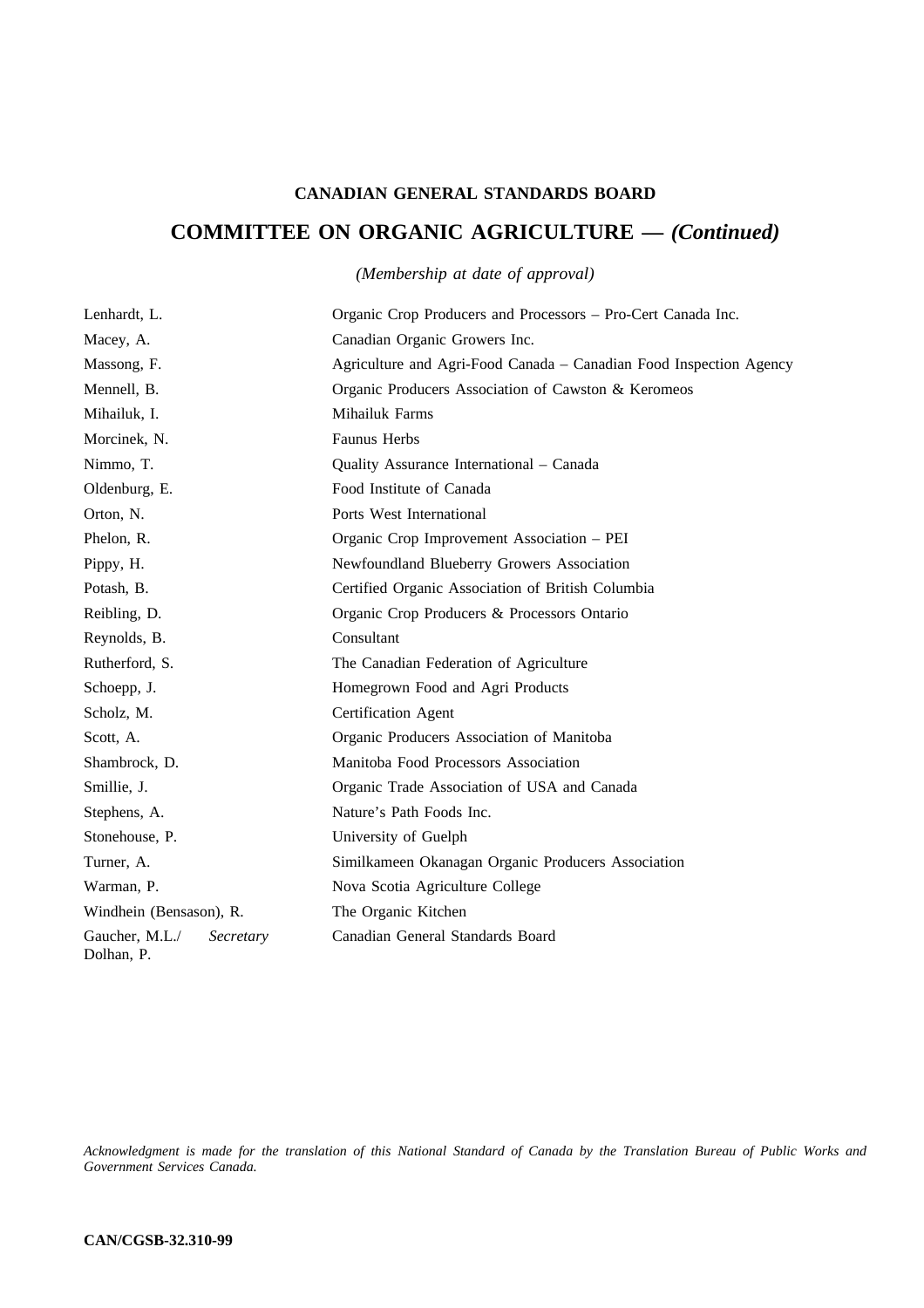## CANADIAN GENERAL STANDARDS BOARD

# ORGANIC AGRICULTURE

## **TABLE OF CONTENTS**

|     | <b>INTRODUCTION</b>                                                                                                                                                                                                                                                                                                                                                                                                                                                                                    | Page<br>$\overline{111}$ |
|-----|--------------------------------------------------------------------------------------------------------------------------------------------------------------------------------------------------------------------------------------------------------------------------------------------------------------------------------------------------------------------------------------------------------------------------------------------------------------------------------------------------------|--------------------------|
|     |                                                                                                                                                                                                                                                                                                                                                                                                                                                                                                        | iv                       |
| 1.  |                                                                                                                                                                                                                                                                                                                                                                                                                                                                                                        | 1                        |
| 2.  |                                                                                                                                                                                                                                                                                                                                                                                                                                                                                                        | 1                        |
| 3.  |                                                                                                                                                                                                                                                                                                                                                                                                                                                                                                        | 1                        |
| 4.  |                                                                                                                                                                                                                                                                                                                                                                                                                                                                                                        | 3                        |
| 5.  |                                                                                                                                                                                                                                                                                                                                                                                                                                                                                                        | 4                        |
| 5.1 |                                                                                                                                                                                                                                                                                                                                                                                                                                                                                                        | 4                        |
| 5.2 |                                                                                                                                                                                                                                                                                                                                                                                                                                                                                                        | 5                        |
| 5.3 |                                                                                                                                                                                                                                                                                                                                                                                                                                                                                                        | 7                        |
| 6.  |                                                                                                                                                                                                                                                                                                                                                                                                                                                                                                        | 7                        |
| 6.1 |                                                                                                                                                                                                                                                                                                                                                                                                                                                                                                        | 7                        |
| 6.2 |                                                                                                                                                                                                                                                                                                                                                                                                                                                                                                        | 7                        |
| 6.3 |                                                                                                                                                                                                                                                                                                                                                                                                                                                                                                        | 8                        |
| 6.4 |                                                                                                                                                                                                                                                                                                                                                                                                                                                                                                        | 8                        |
| 6.5 |                                                                                                                                                                                                                                                                                                                                                                                                                                                                                                        | 9                        |
| 6.6 |                                                                                                                                                                                                                                                                                                                                                                                                                                                                                                        | 9                        |
| 6.7 |                                                                                                                                                                                                                                                                                                                                                                                                                                                                                                        | 9                        |
| 6.8 |                                                                                                                                                                                                                                                                                                                                                                                                                                                                                                        | 9                        |
| 6.9 |                                                                                                                                                                                                                                                                                                                                                                                                                                                                                                        | 9                        |
| 7.  |                                                                                                                                                                                                                                                                                                                                                                                                                                                                                                        | 10                       |
| 7.1 |                                                                                                                                                                                                                                                                                                                                                                                                                                                                                                        | 10                       |
| 7.2 |                                                                                                                                                                                                                                                                                                                                                                                                                                                                                                        | 10                       |
| 7.3 |                                                                                                                                                                                                                                                                                                                                                                                                                                                                                                        | 11                       |
| 7.4 |                                                                                                                                                                                                                                                                                                                                                                                                                                                                                                        | 11                       |
| 7.5 |                                                                                                                                                                                                                                                                                                                                                                                                                                                                                                        | 12                       |
| 7.6 |                                                                                                                                                                                                                                                                                                                                                                                                                                                                                                        | 12                       |
| 8.  |                                                                                                                                                                                                                                                                                                                                                                                                                                                                                                        | 12                       |
| 8.1 |                                                                                                                                                                                                                                                                                                                                                                                                                                                                                                        | 12                       |
| 8.2 |                                                                                                                                                                                                                                                                                                                                                                                                                                                                                                        | 13                       |
| 8.3 |                                                                                                                                                                                                                                                                                                                                                                                                                                                                                                        | 14                       |
| 8.4 |                                                                                                                                                                                                                                                                                                                                                                                                                                                                                                        | 14                       |
| 8.5 |                                                                                                                                                                                                                                                                                                                                                                                                                                                                                                        | 14                       |
| 8.6 |                                                                                                                                                                                                                                                                                                                                                                                                                                                                                                        | 15                       |
| 9.  | STORAGE, TRANSPORTATION, AND PROCESSING OF ORGANIC PRODUCTS                                                                                                                                                                                                                                                                                                                                                                                                                                            | 16                       |
| 9.1 |                                                                                                                                                                                                                                                                                                                                                                                                                                                                                                        | 16                       |
| 9.2 |                                                                                                                                                                                                                                                                                                                                                                                                                                                                                                        | 16                       |
| 9.3 |                                                                                                                                                                                                                                                                                                                                                                                                                                                                                                        |                          |
| 9.4 |                                                                                                                                                                                                                                                                                                                                                                                                                                                                                                        | 16                       |
|     | $\textbf{Processing}.\textcolor{blue}{\textbf{m}}\textbf{m}.\textcolor{blue}{\textbf{m}}\textbf{m}.\textcolor{blue}{\textbf{m}}\textbf{m}.\textcolor{blue}{\textbf{m}}\textbf{m}.\textcolor{blue}{\textbf{m}}\textbf{m}.\textcolor{blue}{\textbf{m}}\textbf{m}.\textcolor{blue}{\textbf{m}}\textbf{m}.\textcolor{blue}{\textbf{m}}\textbf{m}.\textcolor{blue}{\textbf{m}}\textbf{m}.\textcolor{blue}{\textbf{m}}\textbf{m}.\textcolor{blue}{\textbf{m}}\textbf{m}.\textcolor{blue}{\textbf{m}}\textbf$ | 16                       |
| 9.5 |                                                                                                                                                                                                                                                                                                                                                                                                                                                                                                        | 16<br>16                 |
| 9.6 |                                                                                                                                                                                                                                                                                                                                                                                                                                                                                                        |                          |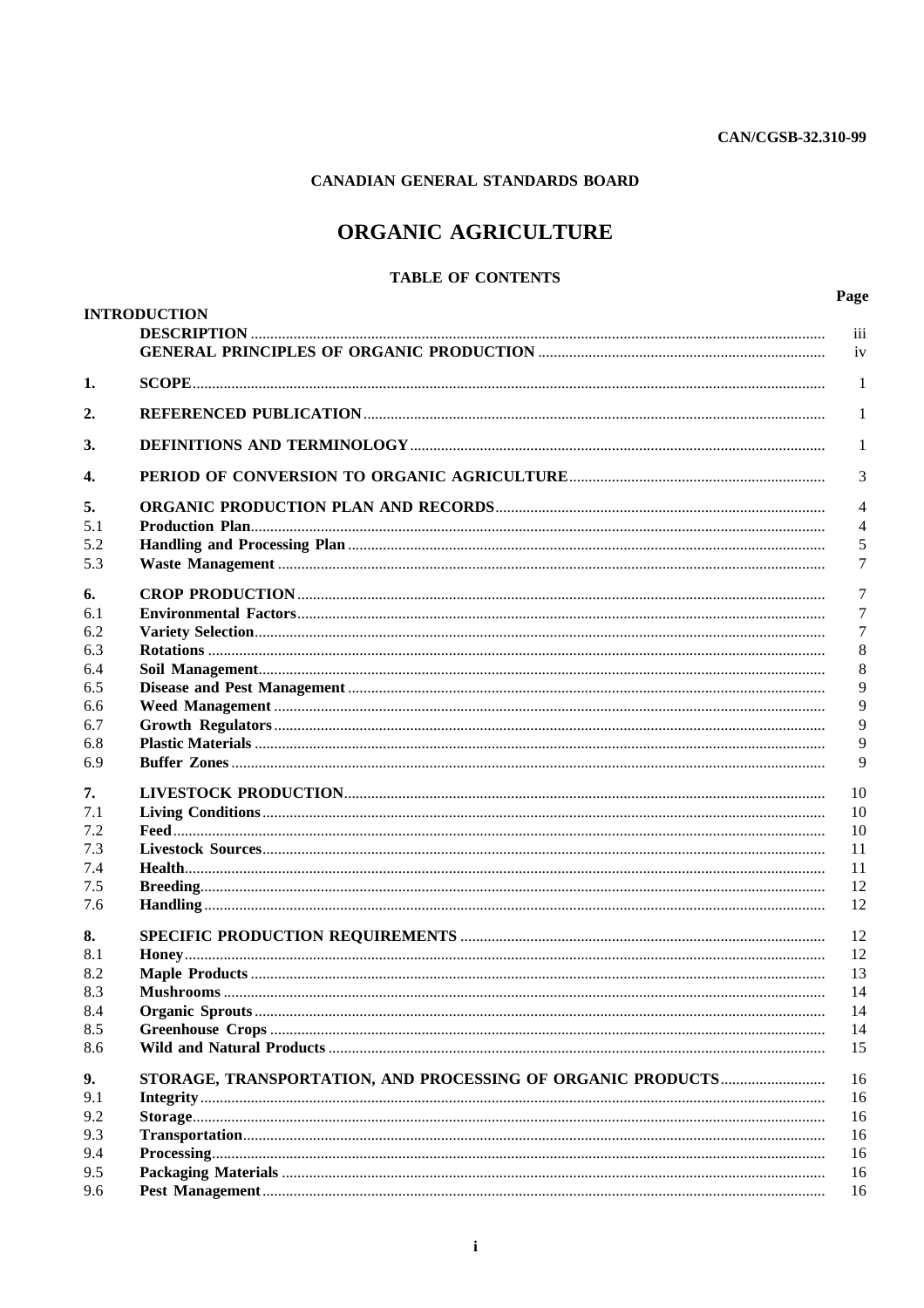## **CAN/CGSB-32.310-99**

## **TABLE OF CONTENTS —** *(Continued)*

| <b>11.</b> | REQUIREMENTS FOR INCLUSION OF SUBSTANCES ON THE LIST OF ACCEPTABLE         |  |
|------------|----------------------------------------------------------------------------|--|
| <b>12.</b> |                                                                            |  |
|            |                                                                            |  |
|            |                                                                            |  |
|            |                                                                            |  |
|            | APPENDIX D PERMITTED SUBSTANCES LIST (PSL) FOR PACKAGING AND SANITATION D1 |  |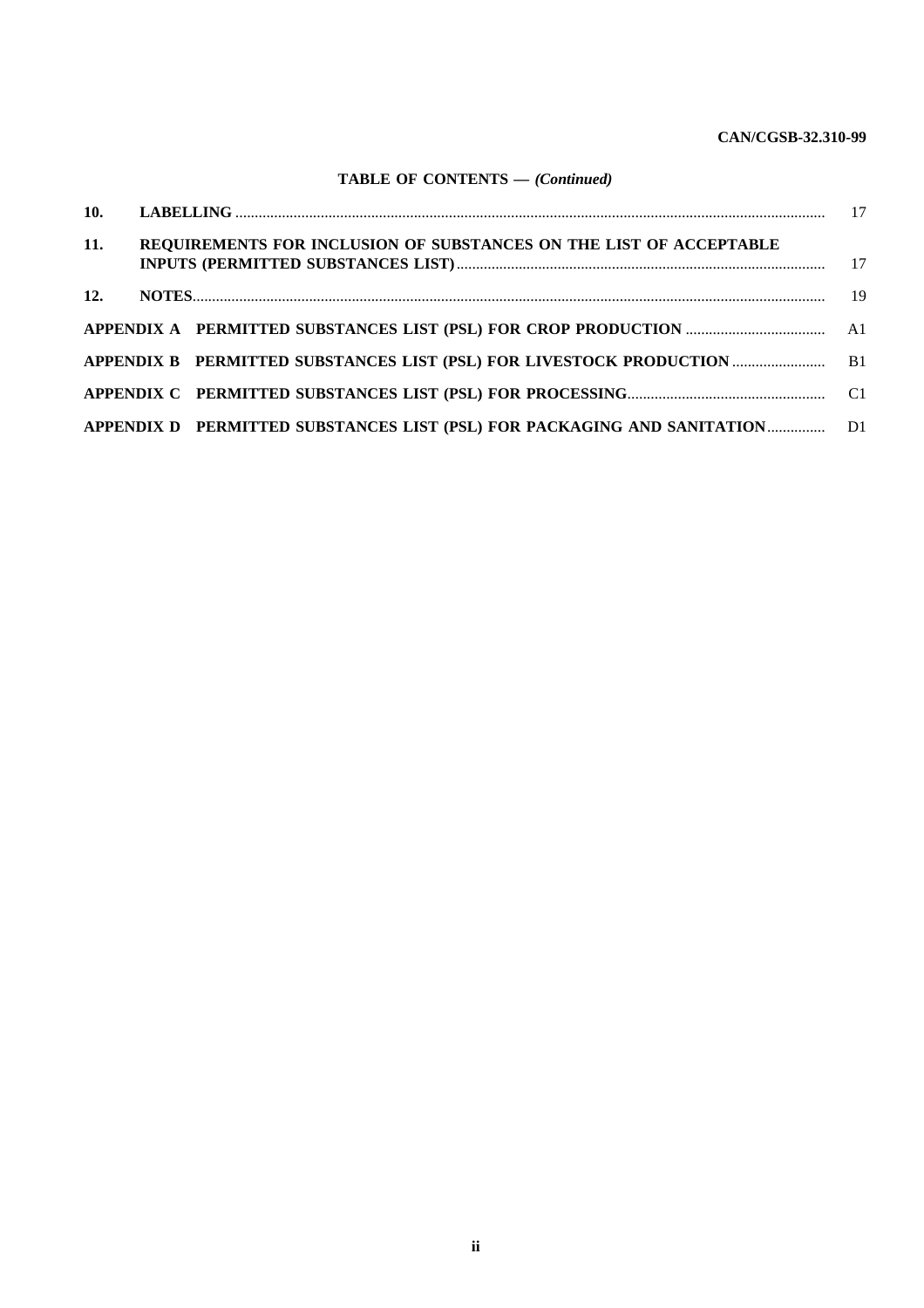### **INTRODUCTION**

## **DESCRIPTION**

Organic agriculture is a holistic system of production designed to optimize the productivity, and fitness of diverse communities within the agroecosystem, including soil organisms, plants, livestock, and people. The principle goal of organic agriculture is to develop productive enterprises that are sustainable and harmonious with the environment.

Management-intensive practices are carefully selected with the intent to restore and then sustain ecological stability within the enterprise and the surrounding environment. The fertility of soil is maintained and enhanced by a system that promotes optimal biological activity within the soil and conservation of soil resources. Weed, pest and disease management is attained by an integration of biological, cultural and mechanical control methods that include minimized tillage and cultivation, crop selection and rotation, recycling of plant and animal residues, water management, augmentation of beneficial insects to encourage a balanced predator-prey relationship, and the promotion of biological diversity.

Under a system of organic production, livestock are provided with living conditions and stocking rates appropriate to their behavioral requirements, high-quality diet of organically-produced feed, and ethical animal husbandry that facilitates low stress, promotes good health, and prevents disease.

Organic agricultural foods are produced and processed under a system that strives to preserve the integrity of the principles outlined within this standard<sup>1</sup>. Neither this standard, nor foods labelled to identify this standard, represent specific claims to the health, safety, and/or nutrition of such foods.

By themselves, organic practices can not ensure that organic products are entirely free of residues of prohibited substances and other contaminants, since exposure to such compounds from the atmosphere, soil, ground water and other sources may be well beyond the control of the operator.

*<sup>1</sup>References throughout this document to "standard" refer specifically to the document CAN/CGSB-32.310, Organic Agriculture.*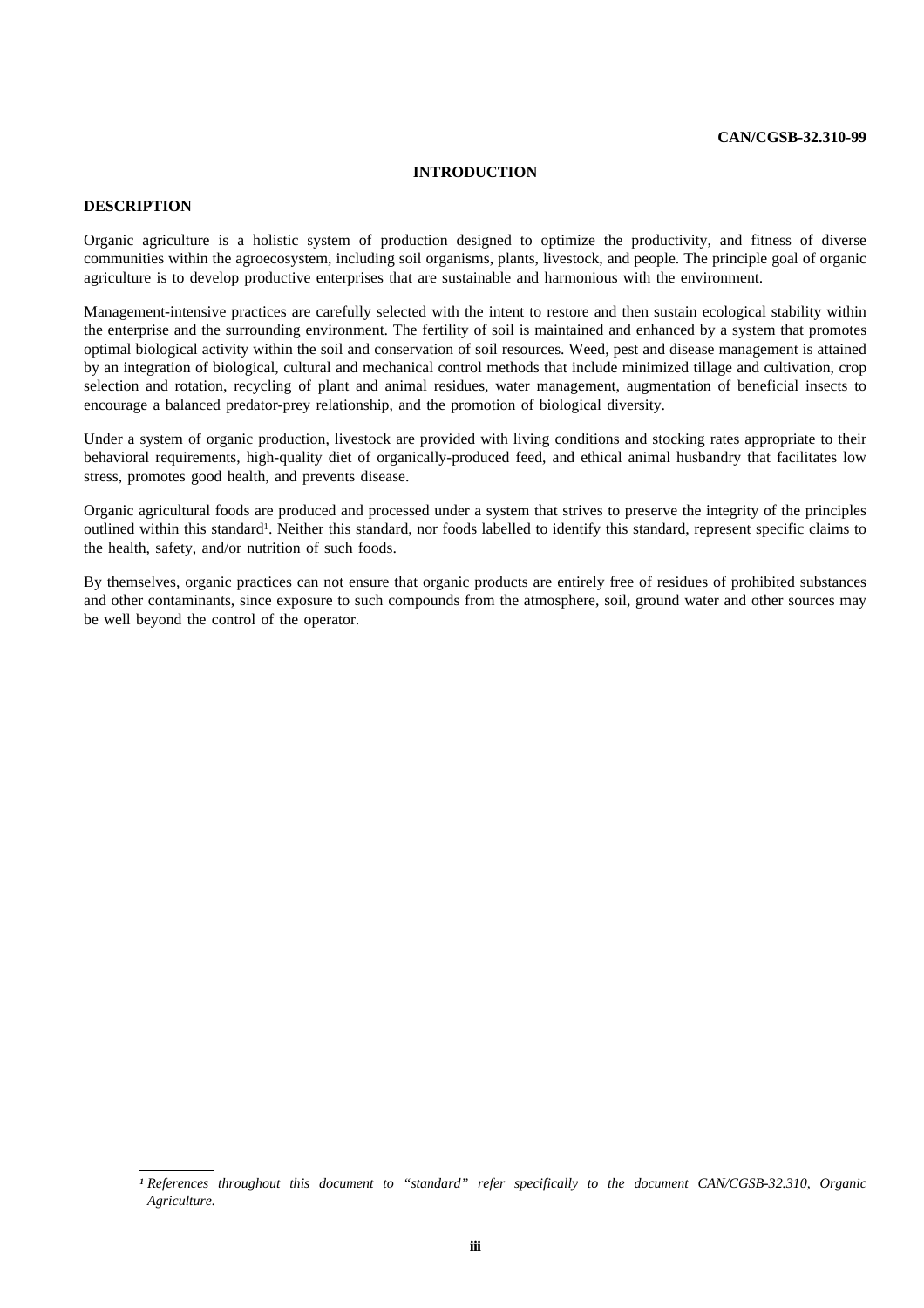## **GENERAL PRINCIPLES OF ORGANIC PRODUCTION**

The following principles are the foundation of organic production.

- **1. Protect the environment, minimize soil degradation and erosion, decrease pollution, optimize biological productivity and promote a sound state of health** — The main goals of organic production systems are to optimize biological productivity, environmental quality, and community wellness. Operators of organic enterprises strive to reduce or eliminate reliance on practices using natural- or synthetically-based compounds that harm beneficial organisms within the soil, deplete non-renewable resources, compromise water and air quality, or which, through misuse, could endanger the health of agricultural workers, the agricultural community, or the consumer.
- **2. Replenish and maintain long-term soil fertility by optimizing conditions for biological activity within the soil** — The health of the soil is an integral component to the soundness of the agroecosystem. A balance of physical, chemical and biological inputs must be addressed in practices to optimize the quantity and diversity of soil organisms and to improve soil fertility. Enhancement of the quality of soil includes, but is not limited to, such practices as the use or incorporation of cover crops, crop rotation, inter-cropping, green manure, recycled plant refuse and animal manure, rotational grazing of livestock, tillage, and the judicious application of supplemental nutrients as permitted by this standard.
- **3. Maintain diversity within and surrounding the enterprise and protect and enhance the biological diversity of native plants and wildlife** — Biological diversity is essential for the stability and the sustainability of agroecosystems. Diversity is promoted and enhanced during all aspects of organic production, through the selection of relevant crop varieties, livestock breeds, rotation cycles, strategies for pest management, among other inputs and practices permitted by this standard.
- **4. Recycle materials and resources to the greatest extent possible within the enterprise** Operators of organic systems intensively manage the individual enterprise and use biologically based inputs in place of synthetically based inputs. Soil nutrients depleted from crop production and natural leaching are replenished by nutrient sources from within the enterprise, and when this is not practical, then the source may be from the surrounding community. Efforts to conserve energy during the transportation, manufacturing and handling of agricultural inputs and products are encouraged to the greatest possible extent.
- **5. Provide attentive care that promotes the health and behavioral needs of livestock** Organically raised livestock are managed to prevent disease and promote wellness through a combination of organically produced diet, adequate housing, ethical animal husbandry, handling practices that minimize stress, and regular monitoring.
- **6. Maintain the integrity of organic food and processed products from initial handling to point of sale** Organic agricultural foods, and their ingredients, additives and processing aids, are produced, processed, manufactured and handled in accordance with the principles of the organic system of production and processing. Genetically engineered and/or modified organisms (GEO/GMO), or their products, are not compatible with the principles of organic production and are prohibited from use in any aspect of organic production, processing or manufacturing. Furthermore, the use of ionizing radiation on organic food products (i.e. food irradiation) or their inputs is not compatible with the principles of organic processing and is prohibited.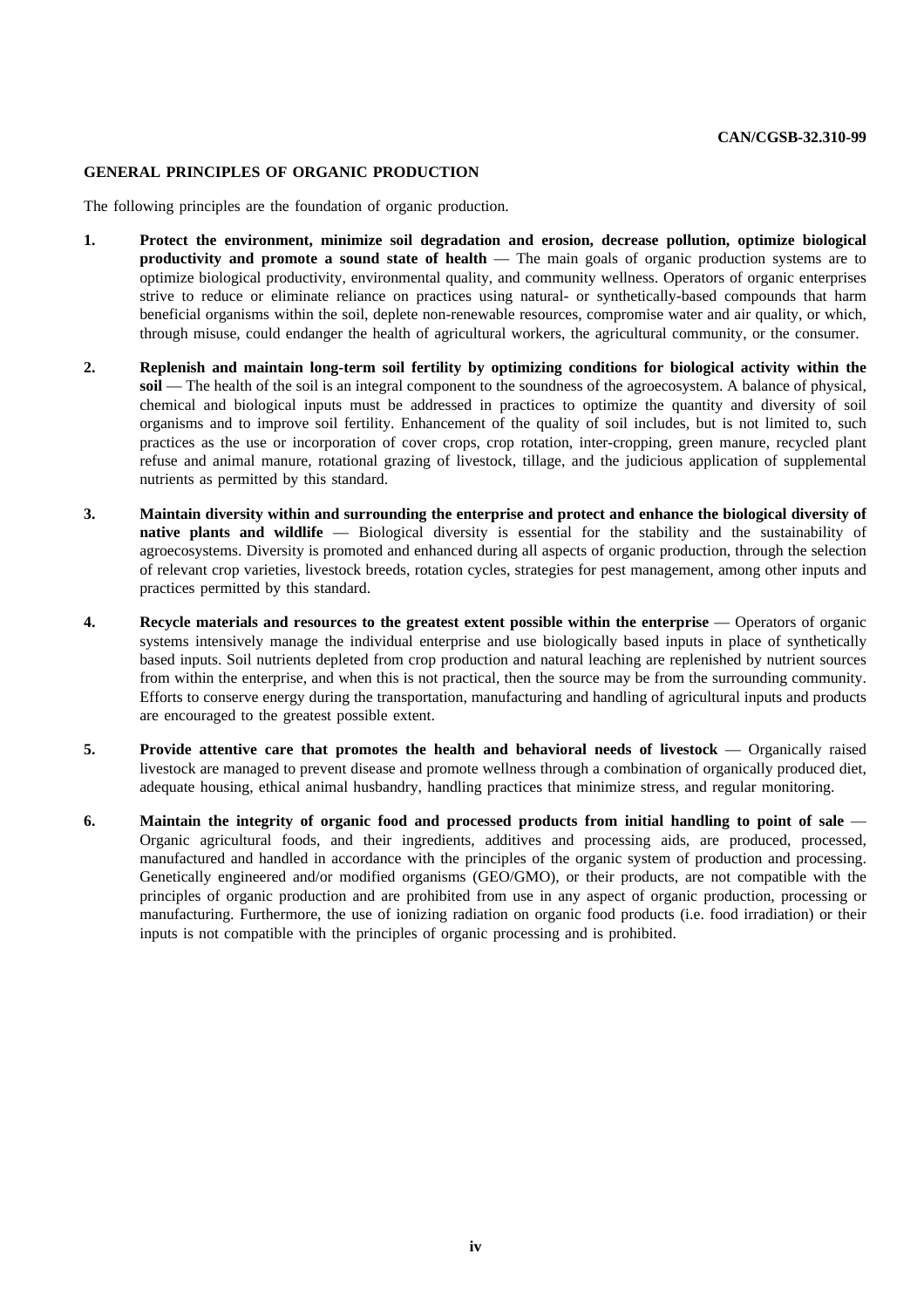## **CANADIAN GENERAL STANDARDS BOARD**

# **ORGANIC AGRICULTURE**

## **1. SCOPE**

- 1.1 This standard outlines principles for organic agriculture that endorse sound production and management practices to enhance the quality and sustainability of the environment and ensure the ethical treatment of livestock.
- 1.2 This document specifies the minimum criteria that must be met when food products, inputs and other products used in organic production are defined as organic, or comparable wording described in this standard.
- 1.3 The scope of this standard includes, but is not limited to, the period of conversion to organic agriculture, production plans and records, crop and livestock production, production requirements for maple products, honey, greenhouse crops, mushrooms, sprouted plants, and wild and natural products, the production, and processing of organic products, packaging, labelling, storage and distribution of organic food products, and the Permitted Substances List.
- 1.4 The testing and evaluation of an organic product, or other component, against this standard may require the use of materials and/or equipment that may be hazardous to the health and safety of the evaluator. This document does not purport to address any safety aspects associated with use of test materials or equipment. It is the responsibility of individuals employing this standard to consult with appropriate authorities and to adopt appropriate health and safety practices in conjunction with any applicable regulatory requirements before use.
- 1.5 This standard does not, in any way, absolve any product, individual, corporation, association or organization from complying with any federal, provincial or municipal act.

## **2. REFERENCED PUBLICATION**

- 2.1 The following publication is referenced in this standard:
- 2.1.1 Codex Alimentarius Commission, Alinorm 99/22, Draft Guidelines for the Production, Processing, Labelling and Marketing of Organically Produced Foods.
- 2.1.2 A reference to a regulation is always to the latest issue. A dated reference is to the issue specified. An undated reference is to the latest issue, unless otherwise specified by the authority applying this standard. The sources are given in the Notes Section.

## **3. DEFINITIONS AND TERMINOLOGY**

- 3.1 For the purposes of this standard, the terms organic (biologique), organically grown, organically raised, organically produced, and biodynamic, and the translation in any language of these words, refers to products produced under a system that meets this standard. For the purposes of this standard, the terms certified organic (certifié biologique), certified organically grown, certified organically raised, certified organically produced, and certified biodynamic, and the translation in any language of these words, refers to products whose certification attests to conformance with this standard.
- 3.2 For the purpose of this standard, the following definitions and terms apply:

## Agroecosystem (Agroécosystème)

A system consisting of the form, function, interaction, and equilibrium of the biotic and abiotic elements present within the environment of a given agricultural enterprise.

## **Allopathic treatment** (Traitement allopathique)

A method of treating disease with substance(s) that produce a reaction or effects different from those caused by the disease itself.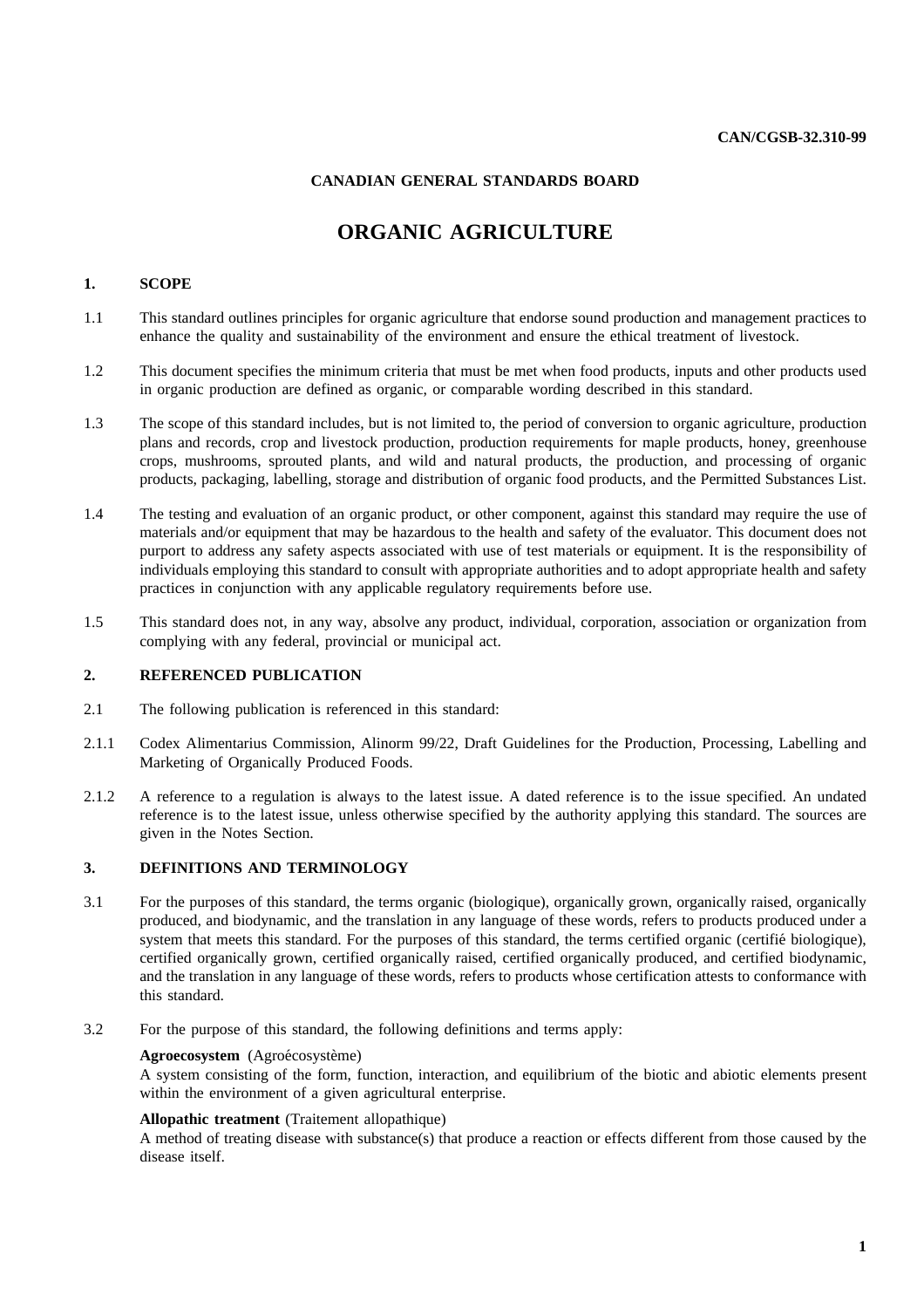## Audit Trail (Piste de vérification)

A documentation control procedure that is sufficient to determine the origin, transfer of ownership and transportation process (i.e. supply chain) of any product labelled as organic or containing organic ingredients.

### **Buffer Zone** (Zone tampon)

A clearly defined and identifiable boundary area bordering an organic production unit that is established to limit inadvertent application or contact of prohibited substances from adjacent non-organic areas.

## **Certification** (Certification)

The procedure by which a third party gives written assurance that a product, process or service conforms to specified requirements.

## Certified Enterprise (Entreprise certifiée)

An operation or establishment engaged in the production and/or processing of agricultural products that are certified organic by a certification body as conforming to this standard.

## **Certification Body** (Organisme de certification)

A body that conducts certification.

#### Certified Organic Product (Produit certifié biologique)

Any product whose certification attests to conformance with this standard.

#### **Commingling** (Mélange)

Physical contact between bulk, unbound, or otherwise unpackaged organic food products and non-organic products during production, processing, transportation, storage, or handling of organic food products, with the exception of processing containing both ingredients.

## **Compost** (Compost)

A stabilized product of controlled decomposition of an appropriate mixture of nitrogen- and carbon-bearing materials that have been piled, periodically mixed, subjected to heating above 55°C, then cured for an extended period of time (in a process designed to mitigate environmental damage) to produce humus as a soil amendment or fertilizer.

## **Enterprise** (Entreprise)

A production or processing business or establishment.

## **Food Irradiation** (Irradiation des aliments)

A sanitation or preservative method for packaged or bulk foodstuffs to destroy contaminants by ionizing radiation from gamma-radiation from a Cobalt-60- or Cesium-137 source, X-rays generated from a machine source operated at or below an energy level of 5 MeV, and electrons generated from a machine source operated at or below an energy level of 10 MeV.

## Genetically Engineered and/or Modified Organisms (GEO/GMO) (Organismes génétiquement modifiés (OGM))

All organisms, and products thereof, produced through techniques of genetic engineering and modification including, but not restricted to recombinant DNA, cell fusion, encapsulation, macro and micro injection, gene deletion or magnification, and other techniques for altering the genetic composition of living organisms in ways, or with results, that do not occur in nature through mating or through traditional breeding techniques such as conjugation, hybridization, or transduction.

#### Homeopathic treatment (Traitement homéopathique)

A treatment of disease based on the administration of minute doses of a substance that in massive amounts produce symptoms in healthy animals similar to those of the disease itself.

#### Ingredient (Ingrédient)

Any substance or food additive used in the processing, manufacturing, or preparation of a food product, including modified substances used in the final product.

## **Inspection** (Inspection)

A conformity evaluation of the extent to which a product, process or system fulfils specified requirements.

## Labelling (Étiquetage)

Any display of printed or written wording, or graphic symbology that is present on a food product, or is associated with a food product, for the purpose of its sale or disposal.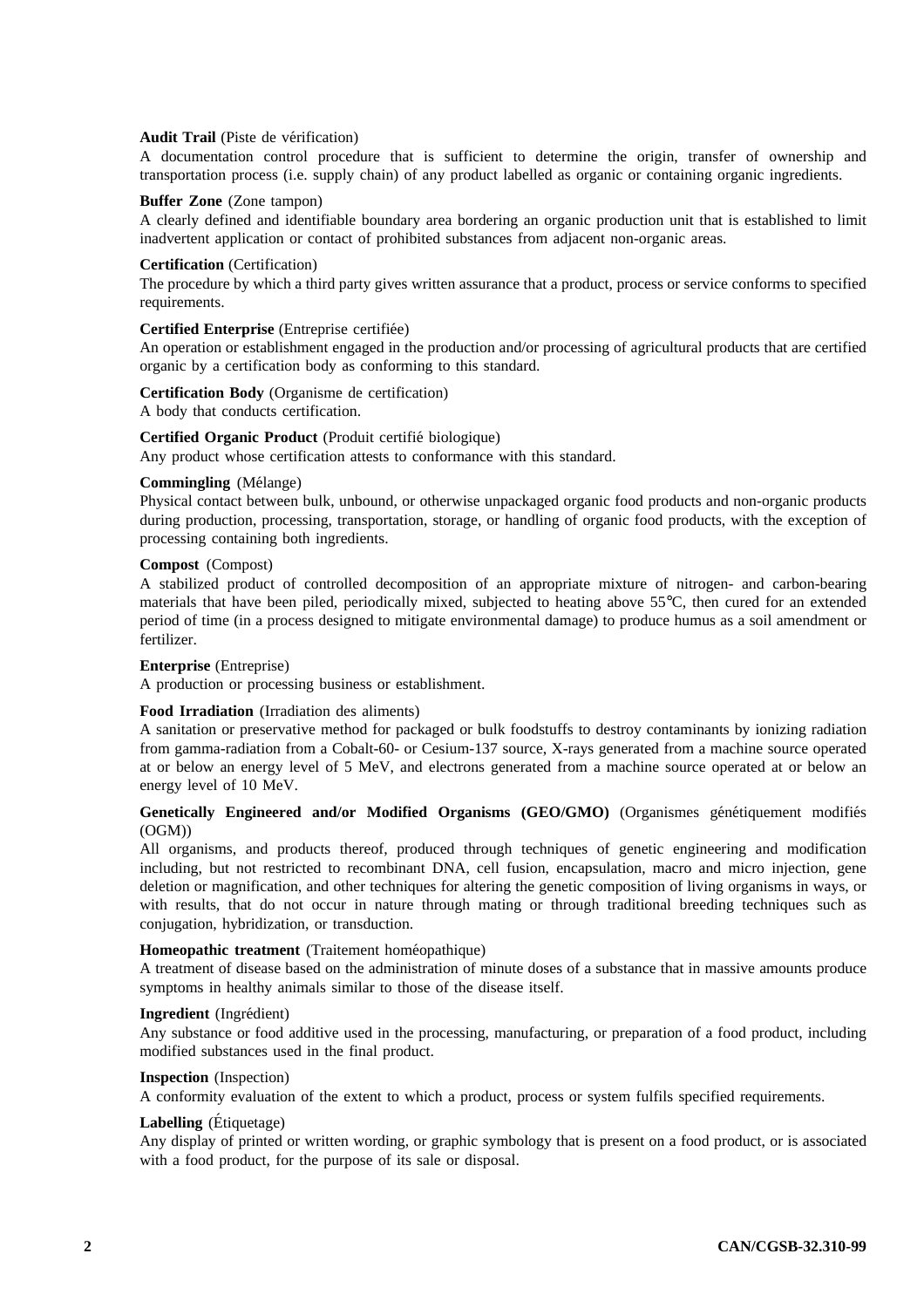## **Livestock** (Bétail)

All animals used for food or in the production of food including, but not limited to, cattle, equines, goats, poultry, sheep, swine and wild or domesticated game.

## **Marketing** (Commercialisation)

The holding or display of product for sale, including, but not limited to, offers for sale, selling, delivering, or placing on the market in any form.

## **Non-organic** (Non biologique)

All livestock and agricultural crops including, but not limited to, their produce, processed products, and production and management practices, that do not conform with the prescribed requirements of this standard.

## **Operator** (Exploitant)

Any person, firm or organization that produces, handles, or processes with a view to the subsequent marketing thereof, products referred to as organic (biologique), organically grown, organically raised, organically produced, certified organic or biodynamic in accordance with this standard.

## **Organic Integrity** (Intégrité biologique)

The maintenance of the inherent organic qualities of a product from production through to point of sale, in accordance with the requirements of this standard.

#### **Organic Product** (Produit biologique)

Any commodity or output that has been produced under a system that meets this standard.

#### Parallel Production (Production parallèle)

The simultaneous production of organic and non-organic crops and/or livestock, or their products, within an enterprise.

#### **Permitted Substances List** (Liste des substances permises)

The list of compounds, inputs or other actions permitted for use by an operator as specified in Appendices A to D of this standard.

#### **Principle Display Panel** (Support d'affichage principal)

A label or other identification mark affixed to a food product that is intended to be predominantly viewed by the consumer under normal conditions.

#### **Prohibited Substance** (Substance interdite)

A compound, input, or other action whose use in any aspect of organic production, processing, manufacturing, or handling that is prohibited or not provided for in the Permitted Substances List as specified in Appendices A to D of this standard.

## **Production Unit** (Unité de production)

A portion of an enterprise that produces an agricultural product under a specific management plan.

## Sewage Sludge (Boues d'épuration)

A semisolid material formed as a precipitate from the treatment of liquid and solid human waste, among other compounds, accumulated predominantly in municipal and/or industrial sewage treatment facilities, sewers and drains.

#### **Synthetic** (Synthétique)

A man-made substance formulated or manufactured by a chemical process or by a process that chemically alters compounds extracted from naturally occurring plant, animal or mineral sources. This term does not apply to compounds synthesized or produced by naturally occurring biological processes, including heat and mechanical processing.

## **Third Party** (Tierce partie)

A person or body that is recognized as being independent of the parties involved as concerns the issue in question.

## **Transitional Product** (Produit de transition)

A product from an enterprise under the supervision of a certification body and in the process of completing its transitional period toward becoming a certified enterprise.

## **4. PERIOD OF CONVERSION TO ORGANIC AGRICULTURE**

4.1 Conversion to an organic system of production involves the total steps required for a production unit or an enterprise to fully comply with this standard.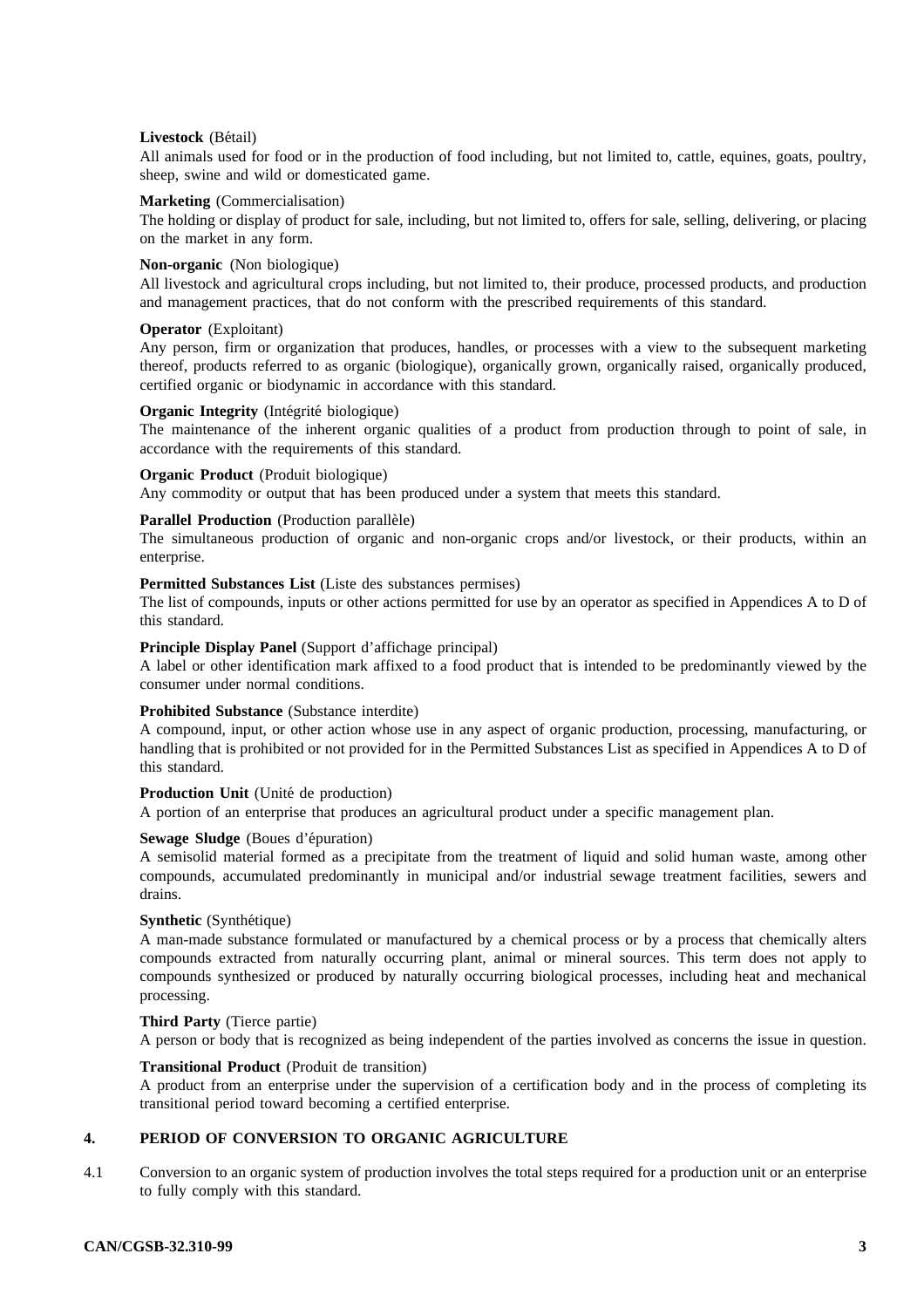- 4.2 **Conversion Period for Crop Production** Crop products shall not be labelled or marketed as certified organic in accordance with this standard until this standard has been fully applied, on a production unit for at least 24 months, and the enterprise has not used prohibited substances, for at least 36 months prior to crop harvest. Where an enterprise can document that a relevant production unit has been managed in accordance with the requirements of this standard for 24 months prior to seeking certification, the certification body may reduce the required conversion period by 12 months. During the final 12 months of the conversion period for a production unit, the enterprise shall be under the supervision and inspection of a certification body.
- 4.3 **Conversion Period for Livestock Products** Livestock products shall be labelled or marketed as products certified organic in accordance with this standard provided that the following conditions have been met:
	- a. *Livestock Health and Living Conditions* The conditions governing veterinary care and animal well-being (par. 7.1 and 7.4) shall be complied with for no less than 90 days. Such conditions shall be maintained as long as the animal is in the care of the operator.
	- b. *Feed* Organically raised livestock shall be fed feeds that are certified organic in accordance with this standard.
		- i. for eggs, laying hens shall be fed organically certified feed for at least 30 days
		- ii. for milk, milking livestock shall be fed organically certified feeds for at least 12 months (par. 7.3.2); rendered animal feed products are prohibited
		- iii. for slaughter purposes, livestock shall be fed only organically certified plant-based feeds; rendered animal feed products are prohibited
		- iv. for other livestock, conversion feed requirements for other livestock shall be consistent with the husbandry of the animals as per above requirements.
	- c. *Conversion* An enterprise may simultaneously convert livestock and crops into organic production. In such cases, the feed requirements (par. 4.3b) may be met with feed from the second transitional year of the crop conversion.
- 4.4 A certification body may set more stringent conversion periods for some enterprises owing to the conditions of the land, the case history, or the need to ensure compliance with the underlying principles of this standard.
- 4.5 In cases where an enterprise does not fully convert to organic agriculture, conversion may be accomplished on a production unit basis, provided that each production unit that is converted meets the requirements of this standard.
- 4.6 An operator in the process of converting an enterprise, or a production unit, to this standard shall provide a written conversion plan to a certification body. The certification body shall assess the plan and recommend any necessary amendments or changes, following application for certification and inspection.
- 4.7 The conversion plan shall include a comprehensive history of the production unit that provides, but is not limited to, records of the plant variety or breed of livestock used, methods of production, and the form, method, and quantity of fertilizer and pest management measures applied. The conversion plan shall also include an assessment of the current system of production with respect to variation from this standard, a listing of changes to be made during conversion (e.g. crop rotation, animal waste management, disease and weed control), and the conversion schedule.
- 4.8 Production units shall not be rotated into and out of organic production.

## **5. ORGANIC PRODUCTION PLAN AND RECORDS**

## 5.1 **Production Plan**

- 5.1.1 An operator of an enterprise seeking organic certification shall prepare a production plan outlining the details of soil management practices, rotations, fertilization, crop protection, harvest, post-harvest treatments and livestock practices (if applicable) in compliance with this standard. The production plan must be prepared annually to address changes to the plan or management system, problems encountered in executing the production plan, and measures taken to overcome such problems.
- 5.1.2 The production plan shall include the following elements:
	- a. detailed map of the enterprise, a description of the rotation plan and the production plan, a description of changes in the general condition of the soil, and ongoing monitoring of the soil condition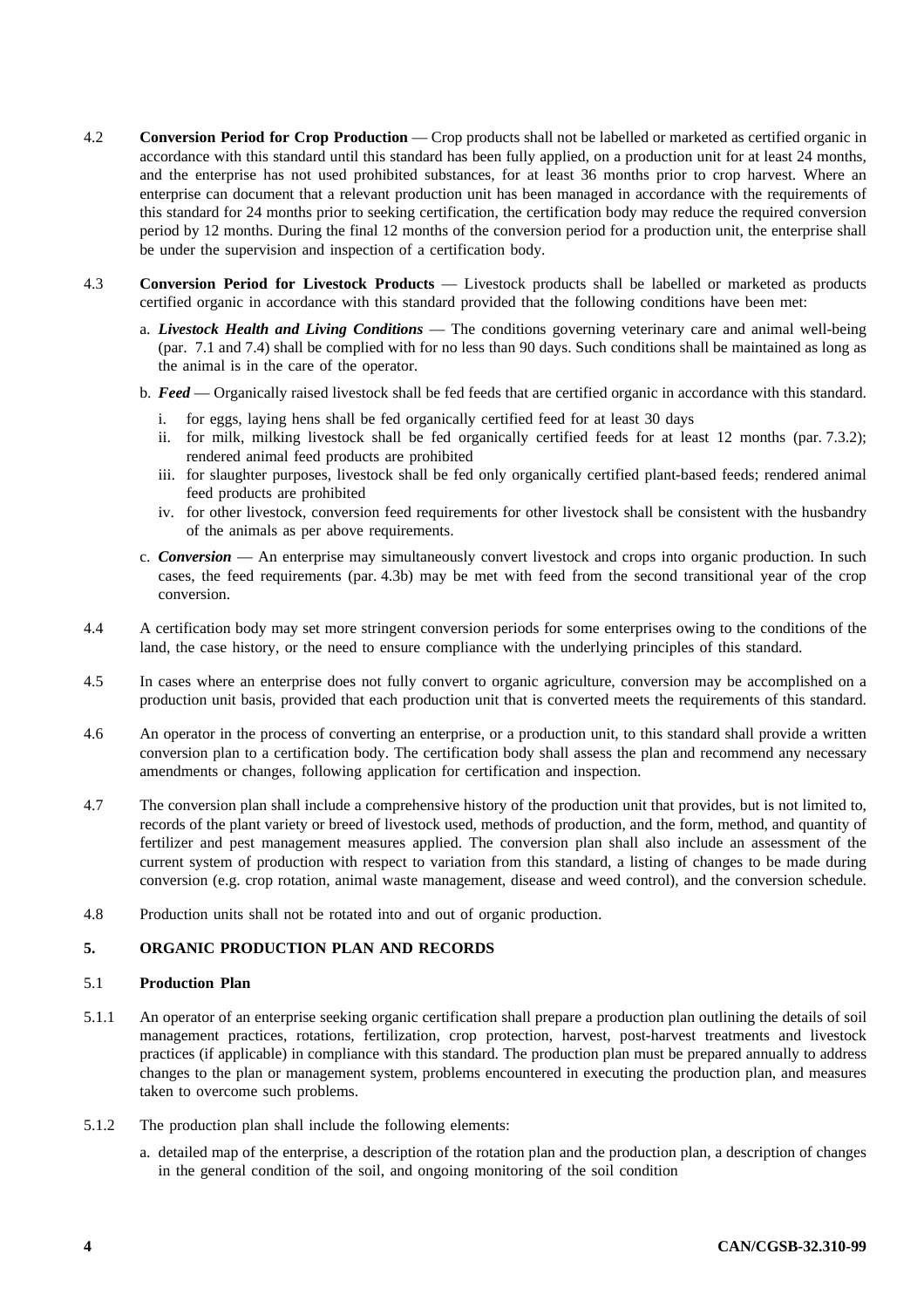- b. a detailed description of the sources of seed, including seed inoculants, germplasm, scions, rootstock and other propagules, production methods, and related problems with production
- c. for livestock, a detailed description of the sources of livestock, production methods including a description of livestock management plans for diet, disease, pests, breeding, and related problems with production
- d. a description of the cultivation techniques and types of machinery and equipment used, a profile of erosion risks and proposed corrective measures
- e. a description of the fertilization program, including origin and source of manure, storage and handling techniques, quantity applied, application period, and composting methods; a description of other production methods aimed at increasing organic matter, such as green manure crops and harvest residue management; a plan to prevent the leaching of breakdown products of liquid and solid manure; and environmental protection measures
- f. a detailed listing of all production inputs permitted by this standard and the justification for their use
- g. a description of the watershed on the enterprise and measures to prevent contamination by prohibited substances or other pollutants; a description of the sources and quality of water used for irrigation
- h. a description of crop protection issues and management strategies; a description of problem trends with past practices
- i. a description of potential sources of contamination by prohibited substances or other pollutants; concerns associated with neighboring areas and buffer zones; in cases where the enterprise is not fully converted to organic production, a description of the management system to maintain organic integrity
- j. a description of the facility's management plan for the storage and handling of organic inventory, and the steps or procedures taken to prevent the commingling of organic and any non-organic stocks that may be present
- k. for wild plants, a detailed plan of the harvest areas of wild plant species and a history of the last 36 months of compliance with this standard, including a description of the harvesting methods used and proposed measures for protection of wild plant species.

## 5.1.3 *Parallel Production*

- 5.1.3.1 Enterprises with organic and non-organic production units in parallel production must provide adequate separation and/or an identification system for distinguishing organic and non-organic crops and livestock (i.e. general appearance, colour, variety, types, etc.) and/or their products.
- 5.1.3.2 In cases where organic production units or their products, in parallel production, cannot be clearly distinguished (e.g. crop products), approval may be granted by a certification body, provided that an inspection on the unit(s) under production is performed at an appropriate time to prevent commingling.

## 5.1.4 *Records and Record Keeping*

- a. The certified enterprise shall maintain records of inputs and production and make them available to a certification body. Separate records shall be kept for organic and non-organic production units. Records shall detail all the information needed to demonstrate adherence to this standard.
- b. A certification body shall establish record keeping requirements for its member or client enterprises. These requirements shall be sufficient to establish an audit trail.

#### 5.2 **Handling and Processing Plan**

- 5.2.1 The enterprise shall have an organic handling and processing plan containing provisions designed to ensure that agricultural products labelled and marketed as organic are handled and processed in accordance with the requirements of this standard.
- 5.2.2 *Requirements* The organic handling and processing plan of the enterprise shall include the following components that pertain to the specific handling operation or the agents, licensees, employees, contractors and subcontractors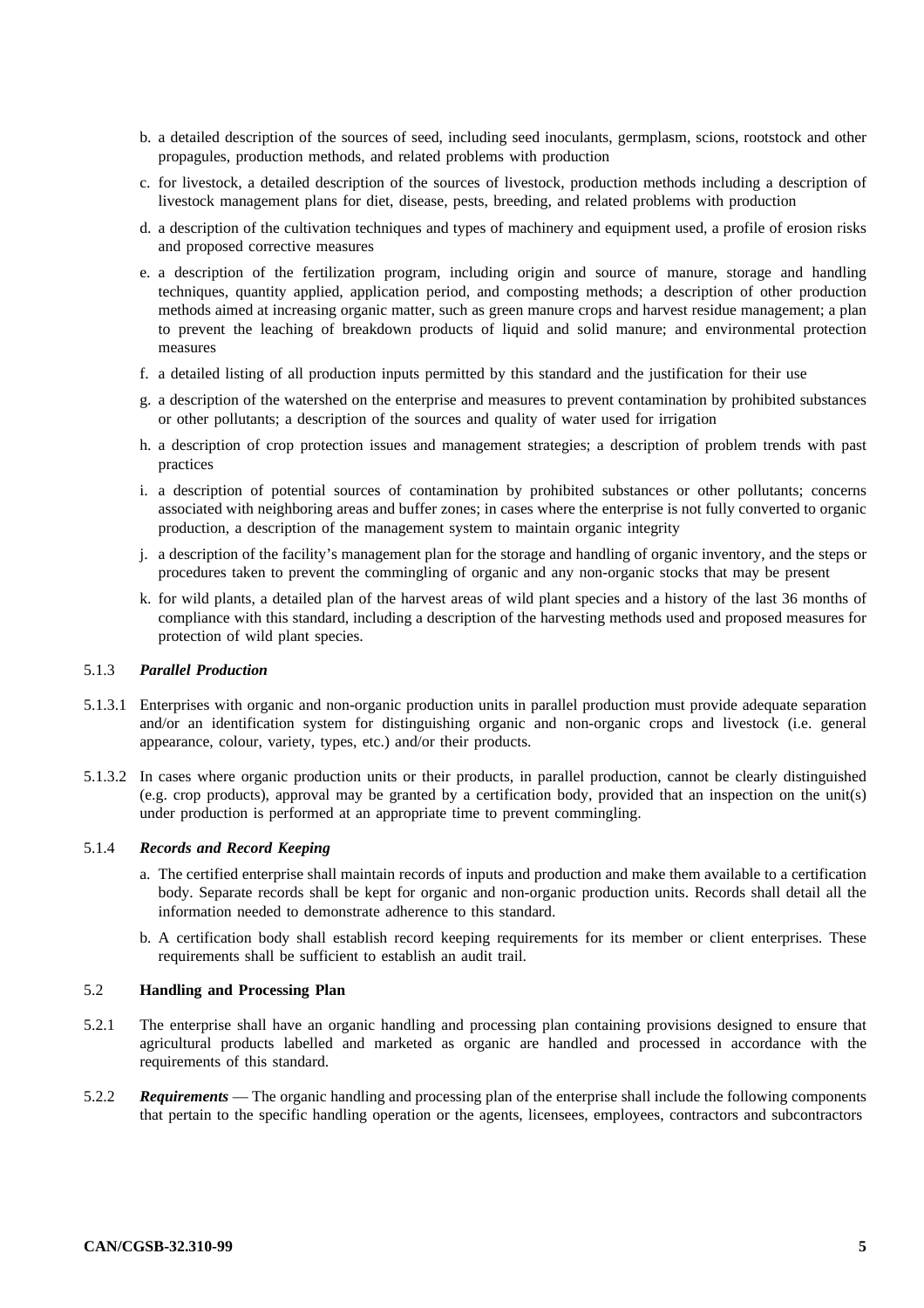who handle the organic products of the enterprise. The format of the handling and processing plan shall be determined by the certification body.

- a. *Organic Handling and Processing System Description* 
	- A description of all specifications and steps under the control of the enterprise including, but not limited to, the harvesting, preparation, packaging, labelling, processing, storage and distribution of organic product, and shall include measures required to communicate the appropriate control measures required at other levels of processing and/or handling (in the supply chain) in order to maintain the status of certified organic in accordance with the requirements of this standard.
	- ii. A schematic flow chart or written description with sufficient information for a general understanding of the flow of organic products during handling and processing. All equipment, machinery and storage areas used in handling and processing shall be identified in the flow chart.
- b. *Assurance of Organic Integrity* A description of a control system<sup>2</sup>, that addresses for the handling operation the following areas of potential contamination (i.e. hazards) of the organic product:
	- i. commingling of a certified organic product with a non-organic product
	- ii. containers and packaging
	- iii. sanitizers, boiler chemicals, processing aids and prohibited substances
	- iv. transportation and storage
	- v. pest control substances
	- vi. enzymes
	- vii. prohibited handling and processing procedures, including, but not limited to, the use of food irradiation.
- c. *Material Inputs* 
	- i. A listing of all ingredients and substances used in handling and processing of organic and non-organic products, including ingredients used for curing and smoking.
	- ii. For each product labelled organic that contains one or more non-organic agricultural products as ingredients, a written description of:
		- . efforts made in good faith to locate or develop a source of the form of the ingredient certified organic in accordance with this standard
		- . progress made over the previous year(s) to eliminate non-organic agricultural products as ingredients.
	- iii. For each non-organic agricultural product used as an ingredient, a description of the rationale for not using ingredients certified organic in accordance with this standard
	- iv. A list of all processing aids used.
	- v. A description of water usage in the handling operation is required. An analysis of the quality of the water, verified by test results from an analytical laboratory, may be requested.
- d. *Audit Trail and Record Keeping System* A description of the system of internal record keeping with documents sufficient to meet requirements of par. 5.2.3.
- e. *Pest Management* 
	- i. A description of the pest problems encountered in the handling operation and pest monitoring techniques employed.
	- ii. A description of non-chemical pest control methods used in the handling operation.
	- iii. A description of chemical pest control methods used in the handling operation.
- f. *Livestock Care* 
	- i. A description of handling methods used to minimize stress in livestock.

*<sup>2</sup> A system by which operators of a certified organic enterprise can evaluate the potential sources of commingling with nonorganic products or prohibited substances, institute controls necessary to prevent these occurrences, monitor the performance of these controls, and maintain records of such monitoring as a matter of routine practice*.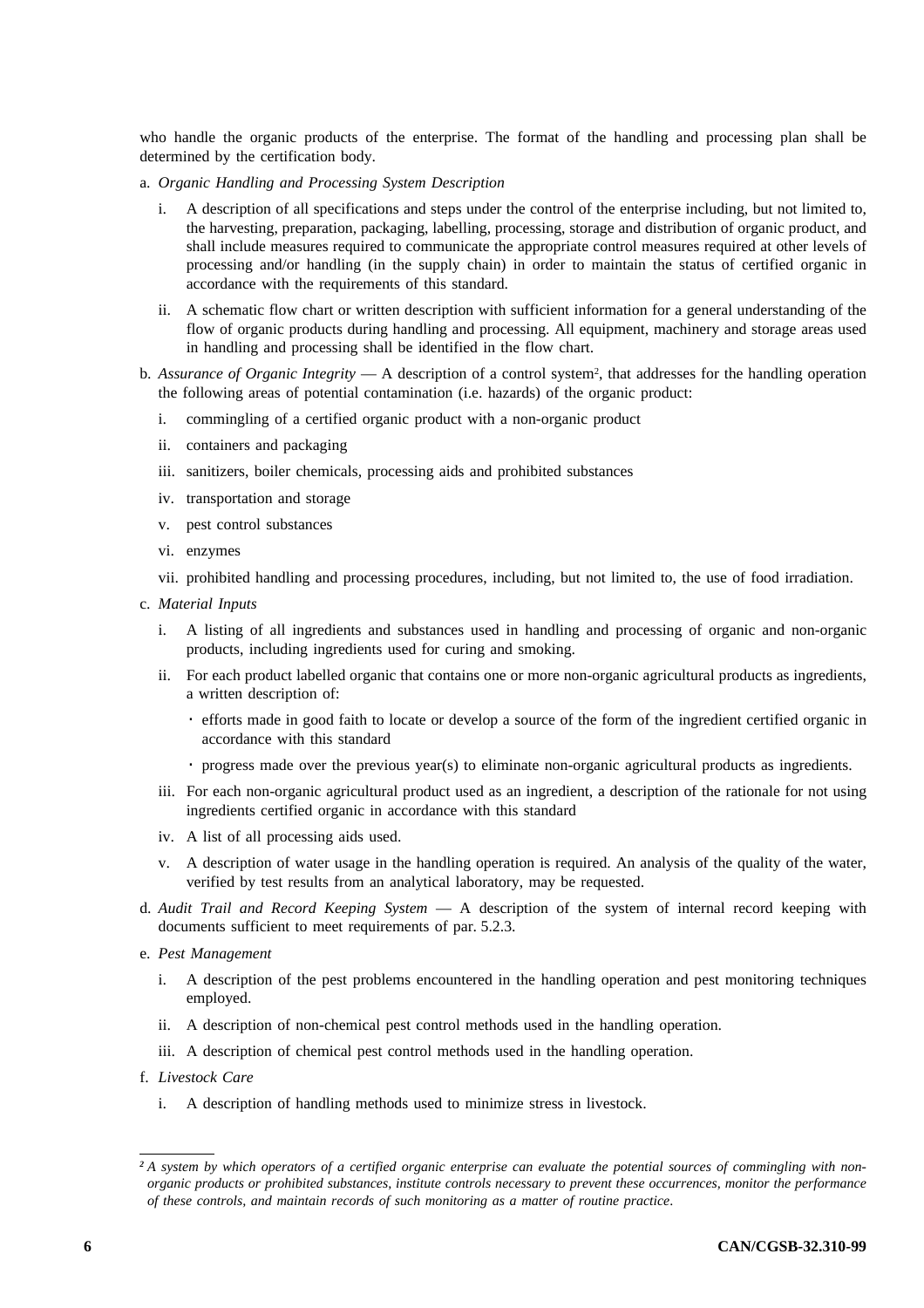- ii. A description of arrangements made at the packing plant for supplying livestock with fresh water.
- iii. A description of arrangements made at the packing plant for feeding livestock held for greater than 24 hours.
- 5.2.3 A certified enterprise engaged in processing and/or handling shall retain sufficient records to demonstrate adherence to this standard. Without restricting the foregoing, such records shall:
	- a. be sufficient to establish an audit trail and a record of the management practices including deviations from the plan for organic and non-organic production,
	- b. include a list of all known operators that sell, transport or store the products of the organic handling operation, up to the end of retail packaging.

## 5.3 **Waste Management**

- 5.3.1 The enterprise shall include a written description of:
	- a. efforts taken to reduce solid and/or liquid waste, and airborne emissions produced by the handling operation,
	- b. recycling efforts, including, but not limited to, the use of recycled materials and efforts to reduce packaging in the handling operation.

## **6. CROP PRODUCTION**

## 6.1 **Environmental Factors**

- 6.1.1 Measures shall be taken to minimize spray drift and/or other risks of contamination of substances prohibited in this standard, from neighboring areas. Operators of organic enterprises must inform operators of non-organic areas adjacent to organic production areas of the risk of contamination from prohibited substances. The specifications of a certification body shall include these measures.
- 6.1.2 If there is a reasonable likelihood that a production unit is subject to contamination from soil-borne, water-borne, or airborne compounds not allowed in the Permitted Substances List, (such as when the production unit is located near a major source of pollution) then a certification body must require chemical residue analyses by an analytical laboratory to confirm organic integrity.
- 6.1.3 Measures shall be taken to monitor the quality of irrigation water, especially if there are sources of contamination from prohibited substances in adjacent areas or upstream. The specifications of a certification body shall include these measures.
- 6.1.4 Soil erosion shall be controlled by good management practices including, but not limited to, measures that include appropriate cultivation practices, water drainage or other controls in accordance with the soil type, local conditions, and crop.

## 6.2 **Variety Selection**

- 6.2.1 Plant varieties, seed, seed inoculants, germ plasm, scions, rootstocks or other propagules developed through the use or incorporation of genetically engineered and/or modified organisms (GEO/GMO), or related technology, are prohibited from use under this standard.
- 6.2.2 Selection of plant species and their respective varieties within the enterprise based on their genotypic and/or phenotypic adaptation and fitness to regional soils and climate is recommended. Selection of varieties that are resistant to the predominant disease and pests in the relevant area (i.e. bioregion) in which they will be produced should be encouraged.
- 6.2.3 Measures to enhance genetic and biological diversity within the enterprise should be adopted. Selection of plant varieties must not compromise local or regional biological diversity.
- 6.2.4 Annual seedlings and transplants shall be produced in accordance with this standard. Perennial plants propagated from perennial stocks may be obtained from sources outside of this standard. The products from such perennial plants shall not be labelled or marketed as organic until a 12-month period of cultivation in compliance with this standard has expired.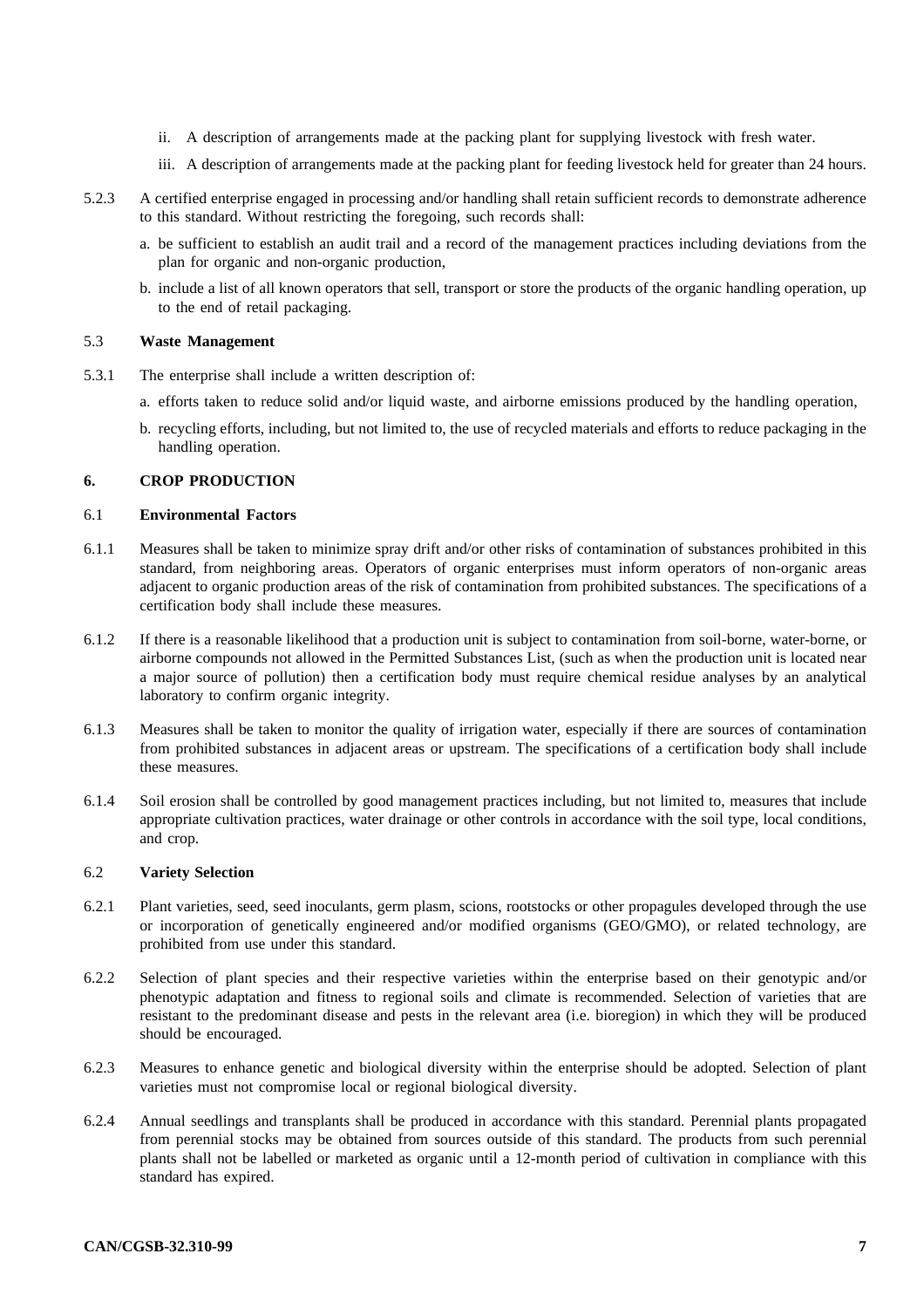6.2.5 If an operator can demonstrate that seed, and/or bulbs, tubers, cuttings and other propagules, free from prohibited substances, are not readily available from within the enterprise or from other sources, then seed (or other propagules) may be obtained outside of the enterprise subject to the approval of a certification body.

## 6.3 **Rotations**

- 6.3.1 Crop rotations should be as varied as possible and the use of green manure crops deep-rooted plants, legumes, and/or rotation pastures that include legumes is recommended.
- 6.3.2 In non-livestock production systems, the inclusion of legumes is recommended in the crop rotation schedule.

## 6.4 **Soil Management**

## 6.4.1 *General Principles of Organic Soil Management*

- 6.4.1.1 The main objective of the soil management program shall be the establishment and maintenance of a fertile soil using practices that maintain or increase soil humus levels, promote an optimum balance and supply of nutrients, and stimulate biological activity within the soil.
- 6.4.1.2 The organic matter produced on the enterprise shall be the basis of the fertilization program with supplementation from approved off-farm sources of organic and non-organic nutrient sources (see Appendix A, section Al).
- 6.4.1.3 The use of genetically engineered and/or modified (GEO/GMO) soil microorganisms, or any of their related products (i.e. enzymes), is prohibited from use in soil management or composting.
- 6.4.1.4 The use of sewage sludge as a soil amendment in any form is prohibited under this standard.
- 6.4.1.5 Soil testing, to monitor soil organic matter levels, soil pH, macronutrient and micronutrient levels, cation exchange capacity and percent base saturation, by an analytical laboratory, is recommended, especially when soil nutrient deficiencies or other imbalances are in question.
- 6.4.1.6 The nature and frequency of tillage practices shall be directed to minimize damage to the structure and tilth of soil.
- 6.4.1.7 Fertilization practices must be directed towards conserving soil and plant nutrients in the production system. Addition or removal of excessive levels of nutrients should be avoided.
- 6.4.1.8 Soils in cultivated fields shall by covered by crop residues from tillage methods or by a cover crop within a cycle of crop rotation, wherever possible, to prevent erosion and soil degradation.

## 6.4.2 *Recommended Practices of Organic Soil Management*

- 6.4.2.1 Compost should be used to improve or maintain soil humus levels and soil fertility. The production of compost must follow federal and/or provincial compost standards for maturity, foreign matter, trace elements and pathogens.
- 6.4.2.2 A preharvest interval of four (4) months or greater must follow the application of fresh (i.e. raw) manure from organic sources, including liquid manure and slurries on agricultural crops for human consumption. For crop plants that are known nitrate accumulators (i.e. radishes, leafy greens, members of the beet family), fresh manure shall not be applied less than four (4) months before planting. On agricultural crops or perennials not used for human consumption, fresh manure may only be applied in moderate amounts. In all cases where manure is applied, the soil must be sufficiently warm (i.e. not frozen) and moist to ensure active bio-oxidation.
- 6.4.2.3 The use of off-farm sources of manure is discouraged. Municipal sewage sludge is not permitted as a compost material. All sources of manure from non-organic enterprises shall be composted before use on the enterprise to maturity for a recommended period of six (6) months. Compost may be matured in shorter time periods; however, composting plans must be approved by a certification body to ensure that the appropriate process for short-term composting and determining the maturity of compost, will be completed.
- 6.4.2.4 Off-farm sources of compost shall only be used with the approval of a certification body. The certification body shall reserve the right to prohibit the use of municipal, industrial, commercial or institutional composts that otherwise have achieved an unrestricted use classification by federal or provincial compost quality standards, based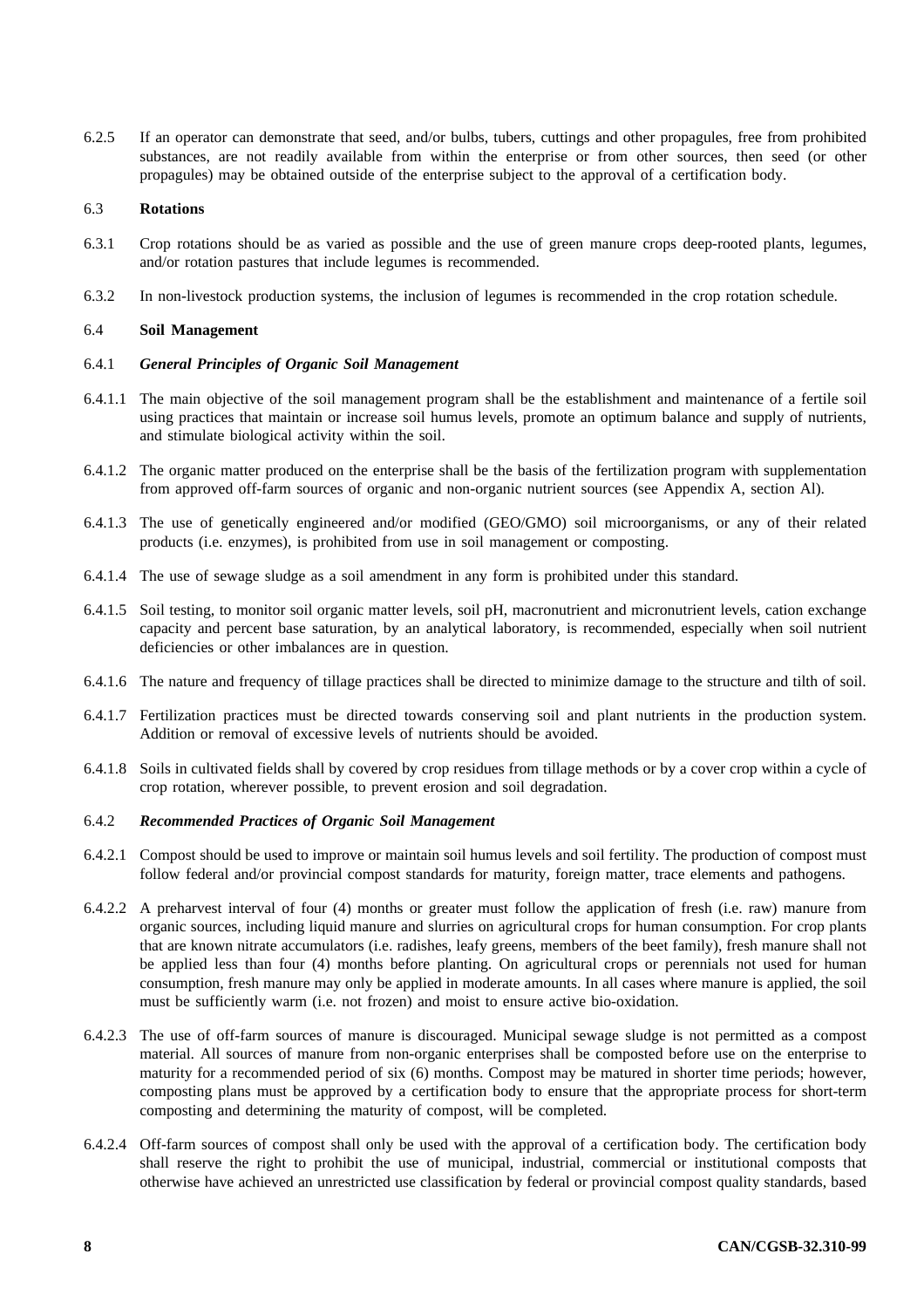on an analysis by an analytical laboratory of compost or feedstock components that do not comply with this standard.

- 6.4.2.5 The use of leguminous crops (i.e. clover, alfalfa, vetches or peas) in rotation, to maximize inputs of atmospheric nitrogen to the enterprise, is recommended.
- 6.4.2.6 The use of "catch" crops (e.g. oilseed radish, buckwheat or oats) in rotation, to retain any residual nutrients in the soil after the main crop is harvested, is recommended.
- 6.4.2.7 The use of deep-rooted crops (e.g. oilseed radish, sweet clover) in rotation, to improve subsoil drainage and to take up nutrients that have leached to deeper soil horizons, is recommended.

## 6.5 **Disease and Pest Management**

- 6.5.1 Organic production methods should be aimed at minimizing losses caused by disease and pests through the use of varieties that are well adapted to the environment, balanced rotations and fertilization, biologically active soils, green manure crops, inter-plant associations, among other tactics.
- 6.5.2 Natural predators of pests should be protected and encouraged by promoting conditions within the enterprise conducive to their establishment and maintenance.
- 6.5.3 All synthetic pesticides, including fungicides, insecticides, rodenticides or other pesticides are prohibited, except where noted in Appendices A, C and D of this standard.
- 6.5.4 Application equipment, including but not limited to spray equipment, used for nutrient supplements, disease and/or pest management on the enterprise must be cleaned thoroughly between applications to remove residues of applied substances.
- 6.5.5 Thermal sterilization of soil and compost is permitted to control disease and pests if alternative methods of soil renewal or rotation are not possible.

#### 6.6 **Weed Management**

- 6.6.1 All synthetic herbicides, defoliants and desiccants are prohibited, except where noted in Appendices A, C and D of this standard.
- 6.6.2 The growth and development of weeds shall be managed by cultivation techniques, including but not limited to the use of balanced rotations and fertilization, green manure crops, stale seedbeds, mulching, and/or mechanical hoeing.
- 6.6.3 All physical weeding methods, including thermal and electrical weed control, are permitted.
- 6.7 **Growth Regulators** All synthetic growth regulators including, but not limited to synthetic hormone-based growth regulators, are prohibited.

### 6.8 **Plastic Materials**

- 6.8.1 The use of plastic mulch, tunnels, hay wrappers and other plastics used for crop production or protection is permitted. The use of plastic materials, however, shall conform to the general principles of organic production.
- 6.8.2 Plastic materials shall be re-used or recycled wherever possible.
- 6.8.3 Photodegradable plastics are prohibited.
- 6.9 **Buffer Zones** Buffer zones must be sufficient in size or other features to prevent the possibility of unintended contact with prohibited substances and are to be set by the operator on a case-by-case basis according to local needs and conditions and recommendations by a certification body.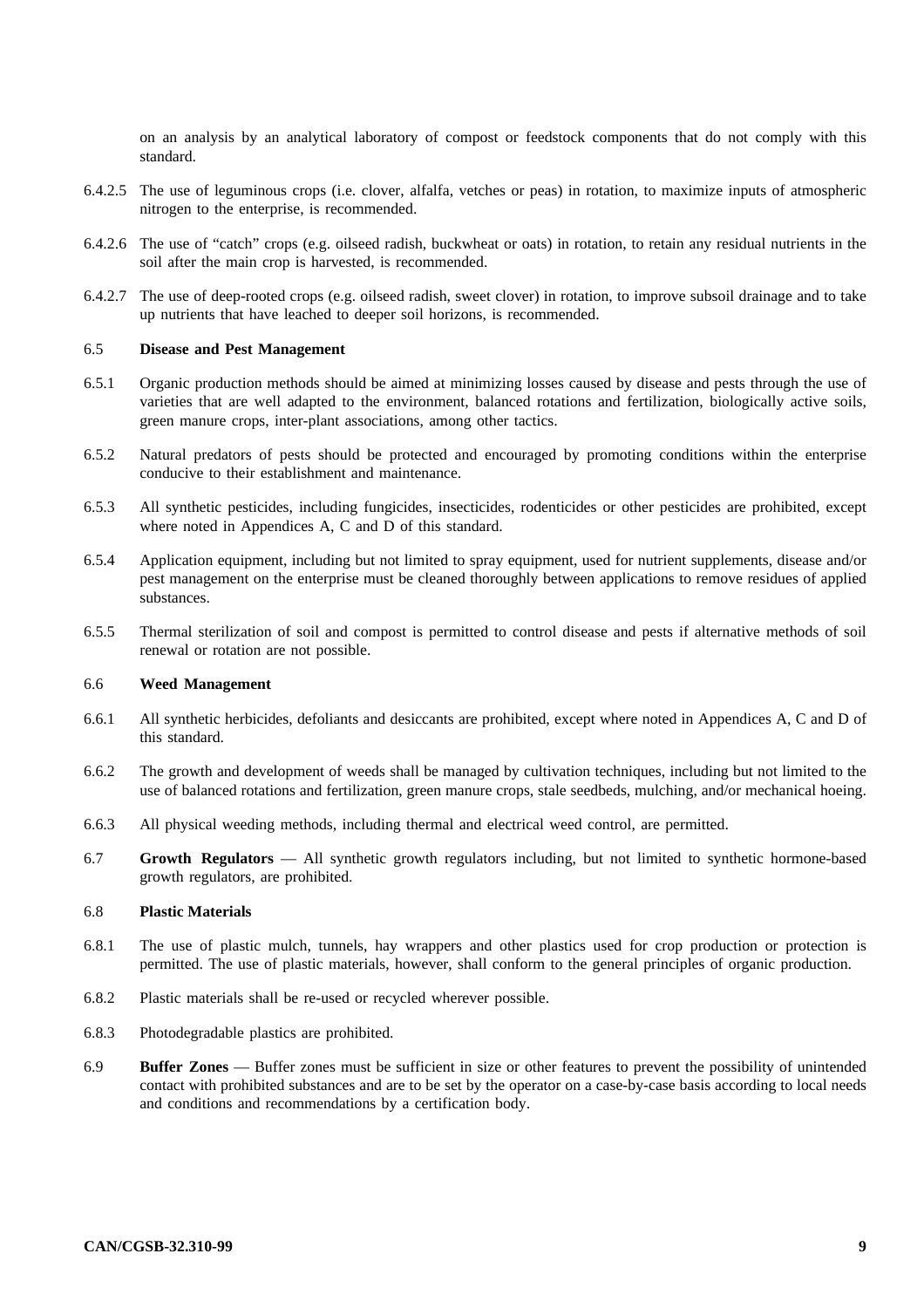## **7. LIVESTOCK PRODUCTION**

## 7.1 **Living Conditions**

- 7.1.1 Production methods shall take into account the physiological and behavioural requirements of livestock. Production methods must ensure that:
	- a. all facilities used to confine livestock production units shall be conducive to their normal socialization, feeding and bedding practices. Because of seasonal climatic and environmental conditions, stocking rates of production units will be highly variable and, therefore, should be developed for each production unit with reference to local conditions, feed production capacity, stock health, nutrient balance of livestock and soils, and the environmental impact.
	- b. production techniques foster the long-term health of livestock, especially in cases where animals are required to provide a high level of production or rate of growth.
- 7.1.2 A certification body shall establish specific parameters by which the certified enterprise will meet the following requirements. All livestock shall have an environment suited to their needs that provides:
	- a. a stocking area sufficient to facilitate free movement in accordance with the needs of the animal
	- b. sufficient fresh air and natural daylight in accordance with the needs of the animal
	- c. regular access to pasture, free-range open air runways or other exercise areas, subject to weather and ground conditions
	- d. protection from excessive exposure to sunlight, temperatures, precipitation and wind, in accordance with the needs of the animal
	- e. appropriate resting and bedding areas in accordance with the needs of the animal
	- f. adequate bedding materials when housed, and in cases where bedding material may be used as feed, materials should be certified organic in accordance with this standard
	- g. access to fresh water and high quality foodstuffs in accordance with the needs of the animal
	- h. housing facilities that lessen the potential negative effects of construction design, toxic materials (i.e. lead paint), spurious electrical discharge, noise, among other environmental factors, on animal behavior and comfort.
- 7.1.3 If daylight is artificially extended, the total duration of the photoperiod may not exceed 16 hours per day and artificial photoperiods must start and end with a gradual reduction in light intensity.

## 7.2 **Feed**

- 7.2.1 The diet shall be nutritionally balanced to meet the nutritional requirements in accordance to the needs of the animal and shall be of good nutritional quality.
- 7.2.2 All organic feed shall be produced and processed in accordance with the following specifications. Livestock, in general, shall receive 100% of foodstuffs from organic sources. However, feeds consisting of no less than 85%, calculated on a dry matter basis, from organic sources for ruminants and no less than 80% from organic sources for non-ruminants may be used at the discretion of the certification body. When an unforeseeable major occurrence (e.g. a natural disaster or any other such as flood, drought, or extreme weather) limits the availability of organic feed, a certification body may permit a refinement in the minimum acceptable percentage of an animal's ration to come from a transitional product when available, or when a transitional product is unavailable, from non-organic sources. The latter shall be short-term only and determined on a case-by-case basis. Any animal fed non-organic feed beyond the 15-20% limits shall be identified as such if sold within six (6) months of consuming such feed*.*
- 7.2.3 The following products shall under no circumstances be included or added to a livestock animal's diet: feed medications, including all hormones and antibiotics used to promote growth, synthetic appetence modifiers, preservation agents (subject to par. 7.2.5), colouring agents, urea, animal by-products (slaughterhouse waste), dung, droppings or other animal waste, medicated feeds, genetically engineered and/or modified organisms (GEO/GMO) or their products, feeds that have been defattened using solvents (hexane, etc.), chemically-extracted feeds (soy, canola or other meals) or feeds to which other chemicals or prohibited substances have been added.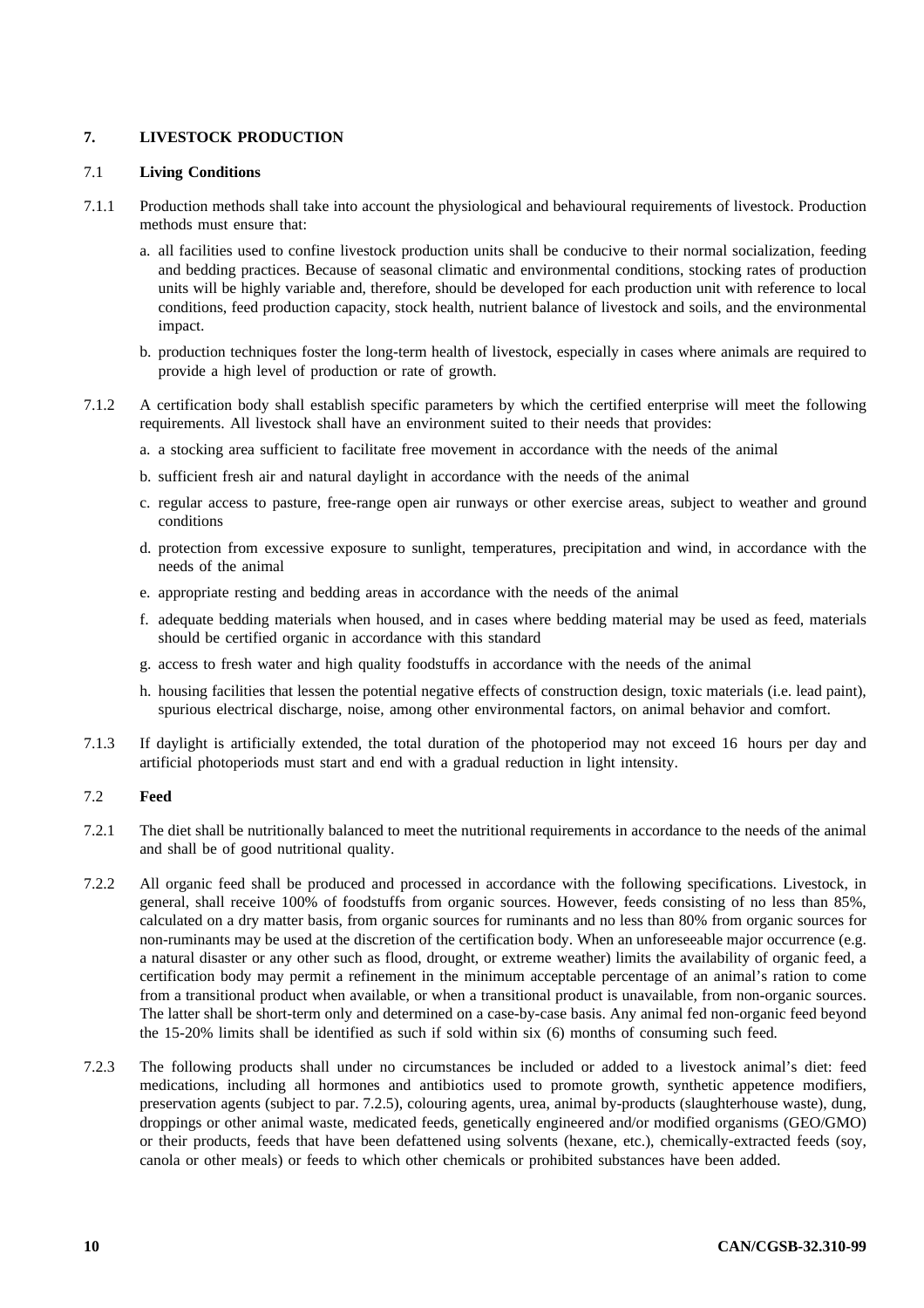- 7.2.4 Compounds produced from genetically engineered and/or modified organisms (GEO/GMO), their products or related gene technology, are not permitted as ingredients of livestock feed. The following groups of ingredients, if obtained by a synthetic process, must have the approval of a certification body: vitamins, trace elements and pure amino acids. A certification body shall list conditions under which these ingredients may be authorized. These conditions are represented by the following categories:
	- a. deficiencies that are specific to an enterprise or to a feed stock
	- b. livestock of specific type and age
	- c. specific abnormal circumstances beyond the control of the operator, and
	- d. biogeographical requirements.
- 7.2.5 The following silage preservation products are permitted as part of the production plan: bacterial or enzymatic additives and agricultural food by-products (e.g. molasses), with the exception that genetically engineered and/or modified organisms (GEO/GMO), or their products, are not permitted.

## 7.3 **Livestock Sources**

- 7.3.1 Slaughter livestock shall be born and raised in an organic production unit. However, one-day-old fowl can be obtained from non-organic operations, provided that such fowl have not been treated with antibiotics and/or other prohibited substances.
- 7.3.2 Dairy livestock may be obtained from non-organic operations; however, the maximum annual number stocked shall not exceed an increase of 10% of the total number of organic dairy livestock on the enterprise. Milk cannot be labelled or marketed as certified organic milk until livestock have been raised in accordance with this standard for at least twelve (12) months.
- 7.3.3 Breeding livestock may be obtained from non-organic operations. The annual maximum number of non-organically raised livestock, however, shall not exceed an increase of 10% of the total number of organic breeding livestock on the enterprise. Consequently, livestock from non-organic sources may not be:

a. slaughtered and labelled or marketed as organic, or

b. resold as organic breeding stock, if held for less than 12 months.

7.3.4 In the event of a natural disaster or any other unforeseeable major occurrence, a certification body may authorize exceptions to restocking for a limited time period.

## 7.4 **Health**

- 7.4.1 In cases where disease and health problems require treatment, the use of biological, cultural and physical treatments and/or practices are recommended. If no alternative treatment or management practice exists, substances for veterinary use, as described in appendix B, section B2, are permitted. If a veterinary drug treatment is used, the withdrawal period shall be at least double the permitted federal withdrawal period allowed for veterinary drugs. The withholding of necessary veterinary treatments in order to maintain the organic status of the affected animal is not permitted.
- 7.4.2 Vaccination of livestock and therapeutic use of veterinary drugs are permitted only when it has been documented that the targeted diseases are communicable to livestock on the enterprise and cannot be combated by other means.
- 7.4.3 Allopathic treatments (see Appendix B, section B2) shall be used only as a last resort and are to be aimed at preventing the needless suffering of livestock. If an allopathic treatment is used, the withdrawal period shall be at least double the permitted federal withdrawal period allowed for veterinary drugs.
- 7.4.4 No products from livestock treated with synthetic antibiotics, parasitides, or other synthetic veterinary compounds not permitted in this standard, with the exception of vaccines, shall be labelled or marketed as certified organic, in accordance with this standard, until an interval of time that is at least double the permitted federal withdrawal period allowed for such veterinary compounds has been exceeded for the treated animal.
- 7.4.5 All treatments of diseased livestock shall be recorded and individual animals clearly identified. This record shall contain details concerning all treatments, including, but not limited to, the duration of treatment and trade names of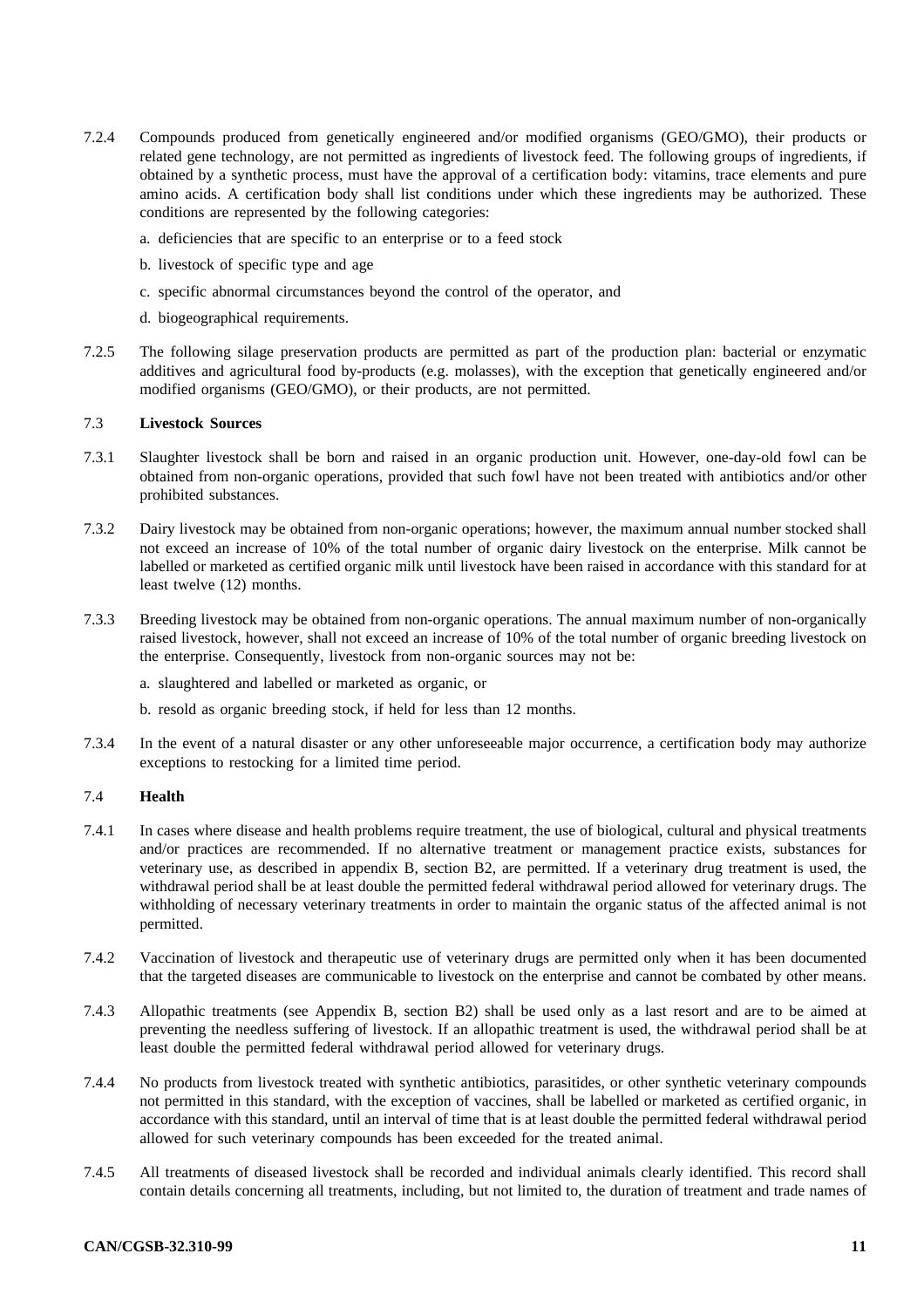the drugs used. Records or all treatments should be kept along with adequate animal/flock/colony identification at all stages of production, transportation, distribution, slaughter and processing. The operator shall record the method of disposal of milk, waste, or other products from treated livestock. Shipping of diseased livestock to slaughter for human consumption is not permitted.

7.4.6 The use of any synthetic compound to stimulate or retard growth and/or production is prohibited (see Appendix B, section B2).

## 7.5 **Breeding**

- 7.5.1 Breeding methods shall be in compliance with the principles of organic production in accordance with this standard. Operators shall note that:
	- a. selection of breeds and strains suitable to the local environment and production system is recommended
	- b. use of sires is recommended, but insemination by artificial means is permitted
	- c. embryo transfer techniques and breeding techniques employing genetically engineered and/or modified organisms (GEO/GMO), or related technology are not permitted
	- d. reproductive hormones, to trigger and synchronize estrus, are not permitted.

#### 7.6 **Handling**

7.6.1 Livestock shall be managed responsibly, with ethical care and respect. Treatments such as castration or other surgical procedures, marking, or all other physical disturbances, shall be undertaken in a manner to prevent any undue animal suffering. Stress should be minimized in all handling practices.

## **8. SPECIFIC PRODUCTION REQUIREMENTS**

#### 8.1 **Honey**

#### 8.1.1 *General Principles*

- 8.1.1.1 The operator shall husband bees to promote natural resistance against disease and pest infestation. The operator shall be knowledgeable about the life cycle and behavior of the honey bee, as well as related disease-causing organisms, parasitic mites and other pests.
- 8.1.1.2 Bee colonies shall be provided with a continuous supply of clean water and sufficient forage throughout the beekeeping season.
- 8.1.1.3 Every effort shall be made to breed and select honey bee queens for natural resistance to diseases and parasites and to take preventative measures to control disease and pest problems.
- 8.1.1.4 Records of the number, location, condition and management of colonies used in organic production shall be maintained as an aid in tracking and preventing disease and pest problems.
- 8.1.1.5 Due to the long distances that foraging bees may travel, it is impossible to limit foraging activities to organic floral sources. While placement of colonies on an organic enterprise, certified in accordance with this standard, is preferable, hives may be located in other foraging sites, provided the operator can demonstrate that the area surrounding the foraging site is not treated or exposed to prohibited substances (par. 8.1.2.4).
- 8.1.1.6 The operator shall preserve and protect the quality and integrity of the honey once it is harvested.

#### 8.1.2 *Recommended Practices*

- 8.1.2.1 *Bee Sources* 
	- a. The operator is encouraged to rear genetically diverse breeder queens to reduce the risk of re-introduction or spread of disease from package bees or nucleus colonies.
	- b. When package bees or nucleus colonies are purchased from non-organic sources, the first extraction from these frames shall not be labelled and marketed as an organic product.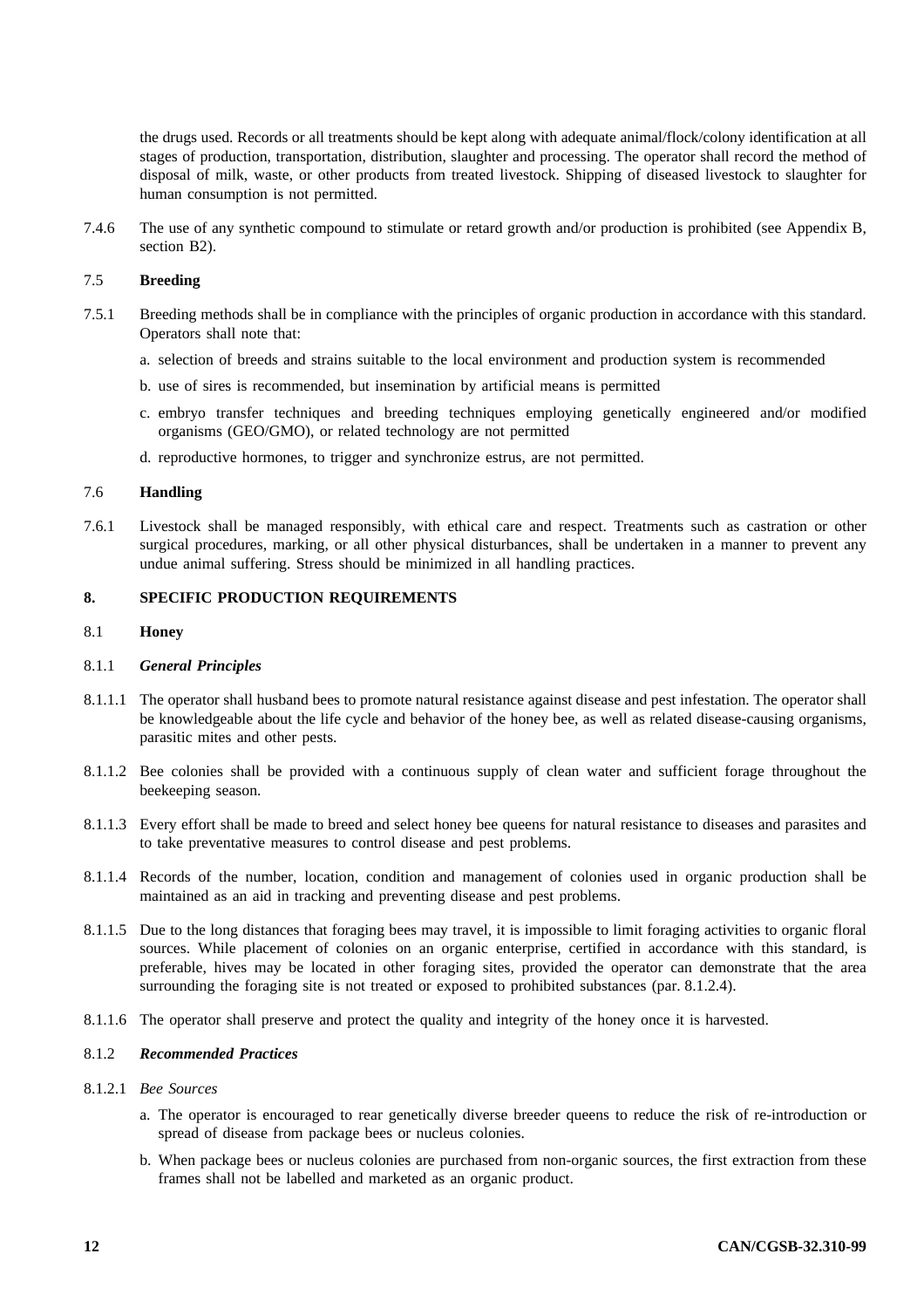## 8.1.2.2 *Hive Management*

- a. Hives shall not be constructed of pressure-treated lumber or particle board. Toxic wood preservatives shall not be used in hive construction or maintenance, and only exterior surfaces of the hive shall be painted.
- b. Comb foundation shall be obtained from beeswax of the enterprise apiary, or other organic sources, certified in accordance with the standard, where available.
- c. Honey syrup from a known source shall be the major foodstuff for adult bees. Sugar or sugar syrup is permitted between the last honey harvest and the period of dormancy for the colony, or if starvation of the hive is imminent. Supplementary feeding is not permitted during honey flow when bees are actively collecting nectar from plants, or during extraction of honey from brood chamber where sugar syrup feeding has occurred. The use of organic honey or organic sugar syrup is recommended.
- d. Bees shall be removed from hives by the use of bee escape boards, shaking, brushing, and forced air blowers.
- e. Smoking of bees should be kept to a minimum and shall be carried out with smoker fuel made only from natural, unprocessed substances.

## 8.1.2.3 *Disease and Parasite Control and Management*

- a. The operator should promote strong colonies and unite weaker, albeit healthy, colonies wherever possible.
- b. Hives should be monitored regularly (i.e. at one- to two-week intervals, depending upon colony, weather conditions and time of year).
- c. Botanical compounds may be introduced into the hive (e.g. menthol, vegetable oils, essential oils, and herbal teas). However, such remedies shall not be used within thirty (30) days of honey flow or whenever honey supers are on the hive.
- d. The use of synthetic antibiotics in honey production is prohibited except where the imminent health of the colony is threatened. Before such treatments, the hive shall be removed from the foraging area and taken out of organic production to prevent the spread of antibiotics within the apiary. Honey extracted following the use of such antibiotics shall not be certified organic, in accordance with this standard, for the remaining season*.*

## 8.1.2.4 *Foraging and Hive Location*

- a. Apiaries (i.e. bee yards) shall be placed in sites where the operator can monitor activities that may affect the organic integrity of the honey.
- b. Apiaries should be located in accordance with a buffer zone of a 3500 metre radius or greater distance from sources of non-permitted substances (i.e. sanitary landfills, golf courses, urban centres, major highway right-ofways), or flower-bearing agricultural crops that are:
	- i. treated with pesticides not permitted by this standard,
	- ii. engineered and/or modified organisms (GEO/GMO), or their products.

## 8.1.2.5 *Processing and Storage*

- a. Surfaces in direct contact with honey shall be constructed of food grade materials or coated with beeswax.
- b. Honey should not be heated to temperatures greater than 35°C to retain the integrity of honey quality and composition.
- c. Gravitational settling shall be used to remove debris from extracted honey.
- d. Honey shall be sealed in airtight containers and stored under roof.
- e. Honey shall be stored no greater than 24 months to prevent deterioration of quality.
- f. Cleaning products and insect-repellants shall be limited to substances included in the Permitted Substances List in Appendix A, section A5 and A3, respectively.

## 8.2 **Maple Products**

8.2.1 A certification body shall define specifications for tapping and sap collection techniques consistent with good sugar bush management practices. Sugar bush management techniques shall not lead to deterioration of the species.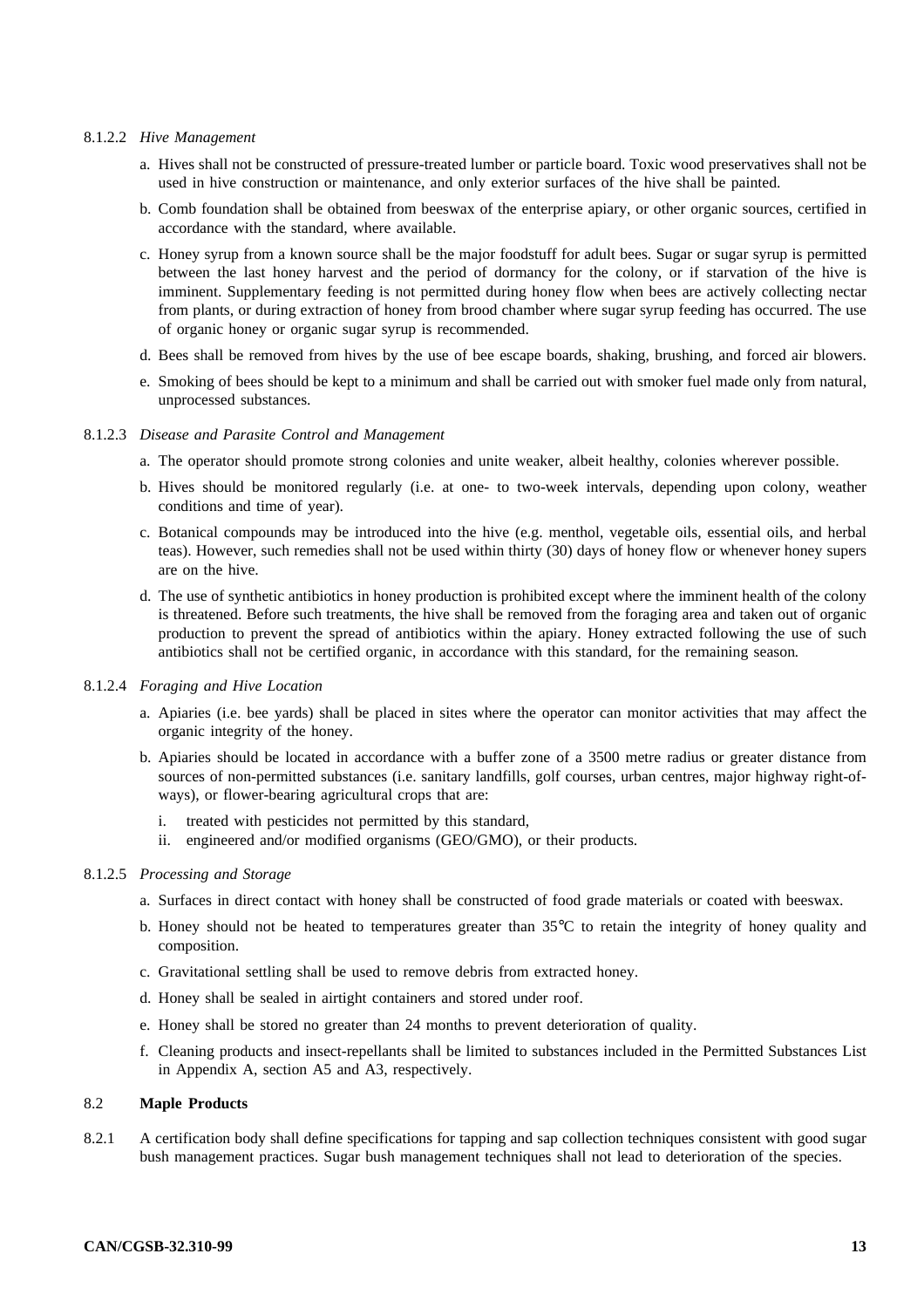- 8.2.2 The cleaning and maintenance of equipment shall be limited to substances included in the Permitted Substances List in Appendix A, section A5.
- 8.2.3 Techniques of reverse osmosis are permitted only if the enterprise has clearly defined methods for their use and the appropriate methods for disposal of membrane cleaning-solutions.

## 8.3 **Mushrooms**

- 8.3.1 In the production of organic mushrooms, the operator shall:
	- a. use only wooden logs, sawdust or other organic substrates that meet the production guidelines of this standard (i.e. organic straw),
	- b. use only spawn (seed) registered with, and inspected by, a seed certification agency (recognized by a certification body) that can guarantee spawn to be viable and free from prohibited substances or other contaminants,
	- c. ensure that cultivation sites are free of debris from understory and diseased trees,
	- d. ensure that diseased mushroom logs are either burned, moved at least 50 m from a production site (if the diseased logs are kept for study), or moved to an acceptable disposal area.

## 8.4 **Organic Sprouts**

- 8.4.1 In the production of organic sprouts, the operator shall:
	- a. use seed produced under organic production methods as outlined in this standard,
	- b. use sources of water (i.e. potable water, distilled or processed by reverse osmosis) that meet or exceed federal drinking water quality standards for levels of microbial and chemical contaminants,
	- c. when using chlorinated tap water for final rinsing, either:
		- i. filter tap water through activated charcoal or
		- ii. retain tap water in a nylon-mesh covered stainless steel tank for 36 hours to remove chlorine,
	- d. assess water quality regularly by an analytical laboratory to assure federal standards of water quality.
- 8.4.2 Seed or growing sprouts shall not be rinsed or immersed in water with chemicals capable of releasing chlorine in solution, in excess of federal water quality guidelines.

## 8.5 **Greenhouse Crops**

- 8.5.1 The operator shall ensure that all glazing used in the construction, or operation, of greenhouses for the production of organic crops:
	- a. is composed of glass, polycarbonates, polyethylene or polyethylene greenhouse film,
	- b. is coated with whitewash or is shuttered when necessary,
	- c. is not constructed from biodegradable plastics.
- 8.5.2 Sources of supplementary heat within the greenhouse shall be properly vented to ensure crops are not contaminated with exhaust. In an emergency, such as a power failure, the operator may use portable propane, kerosene or oil heaters, only as necessary.
- 8.5.3 Artificial lighting is permitted.
- 8.5.4 In the production of crops under greenhouse conditions the operator shall:
	- a. use reusable and/or recyclable pots and flats whenever possible,
	- b. use growing media and wetting agents selected from the substances listed in Appendix A, section A2,
	- c. disinfect holding or storage facilities and equipment using only materials listed in Appendix A, section A3.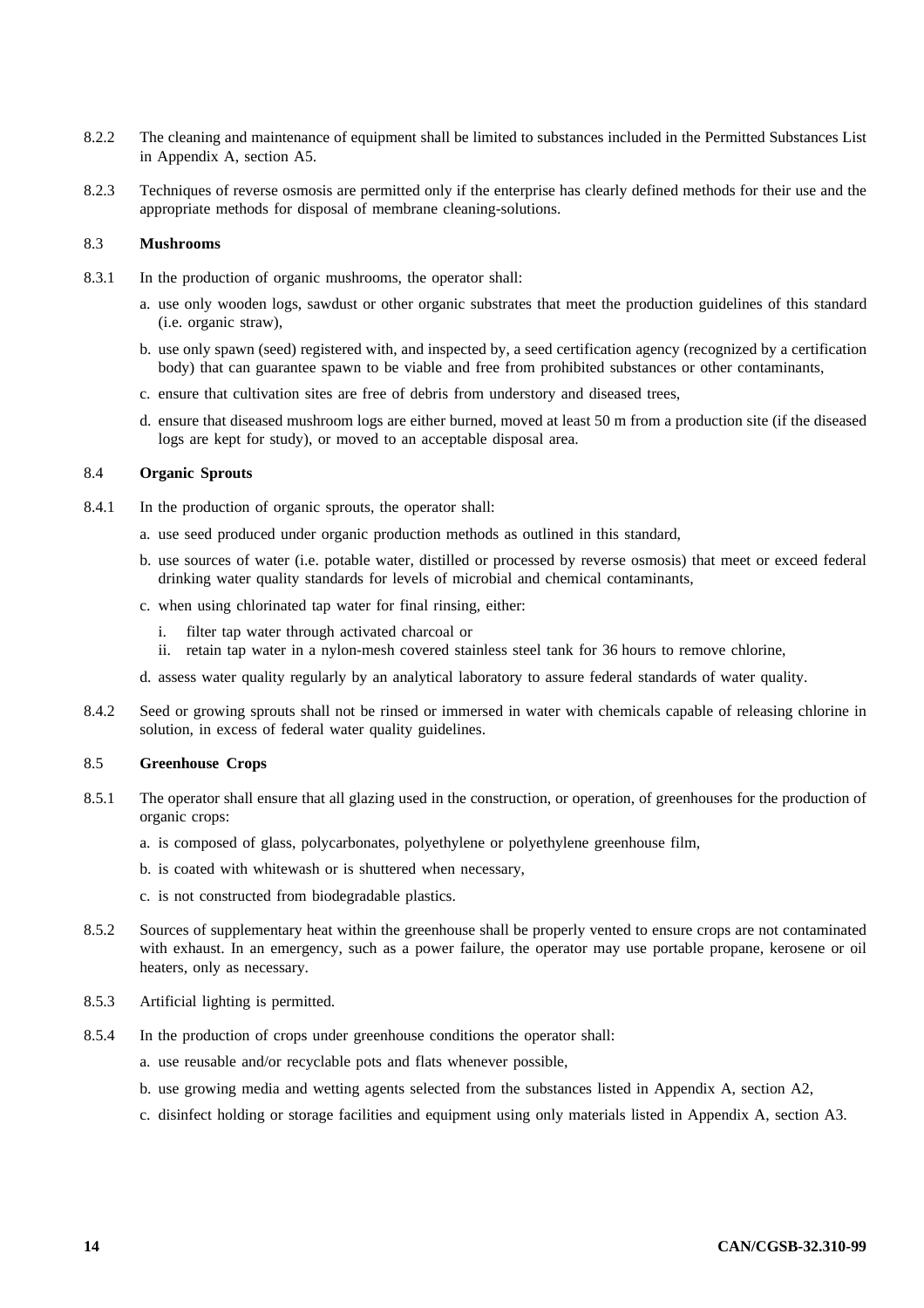- 8.5.5 In the production of organic crops under greenhouse conditions, the operator may use the following procedures or processes to:
	- a. enrich carbon dioxide levels
		- i. flame
		- ii. fermentation
		- iii. composting
		- iv. compressed gas  $(CO<sub>2</sub>)$
	- b. clean and disinfect plant containers, pots and flats
		- i. substances listed in Appendix D
		- ii. steam heat sterilization.
	- c. stimulate growth or development
		- i. plant-based growth regulators
		- ii. animal-based growth regulators.
	- d. prevent damping-off
		- i. low-temperature baking
		- ii. hot water treatment
		- iii. steam treatment
- 8.5.6 For the prevention and control of disease, insects or other pests, the operator shall use:
	- a. methods and substances listed in Appendix A, section A3
	- b. pruning
	- c. rogueing
	- d. vacuuming.
- 8.5.7 The use of air filters, screens or other physical devices to exclude insects and other pests from the greenhouse environment is recommended.

## 8.6 **Wild and Natural Products**

- 8.6.1 For the labelling and marketing of organic products from wild and natural plants the following are required:
	- a. a detailed outline of the harvest areas and a history of compliance with this standard over the last 36 months. Where an enterprise can document that a relevant wild and natural production unit has been managed in accordance with the requirements of this standard for 24 months prior to seeking certification, the certification body may reduce the required conversion period by 12 months.
	- b. a description of the harvesting methods used
	- c. proposed measures for the protection of wild species.
- 8.6.2 Wild and natural products may only be certified organic in accordance with this standard if harvested from relatively undisturbed or stable natural environments. The harvesting of these products shall not have a negative impact on the ecosystem.
- 8.6.3 Wild and natural products may only be certified organic in accordance with this standard if they come from clearly delineated production zones subject to routine inspection.
- 8.6.4 The production zone shall be isolated from non-production zones by a clearly defined buffer zone.
- 8.6.5 The operator that manages the harvest of wild or natural products shall maintain an audit trail.
- 8.6.6 Harvested products produced under wild or natural production conditions, in accordance with this standard, may be combined with organic agricultural products during processing and shall be identified and labelled as such.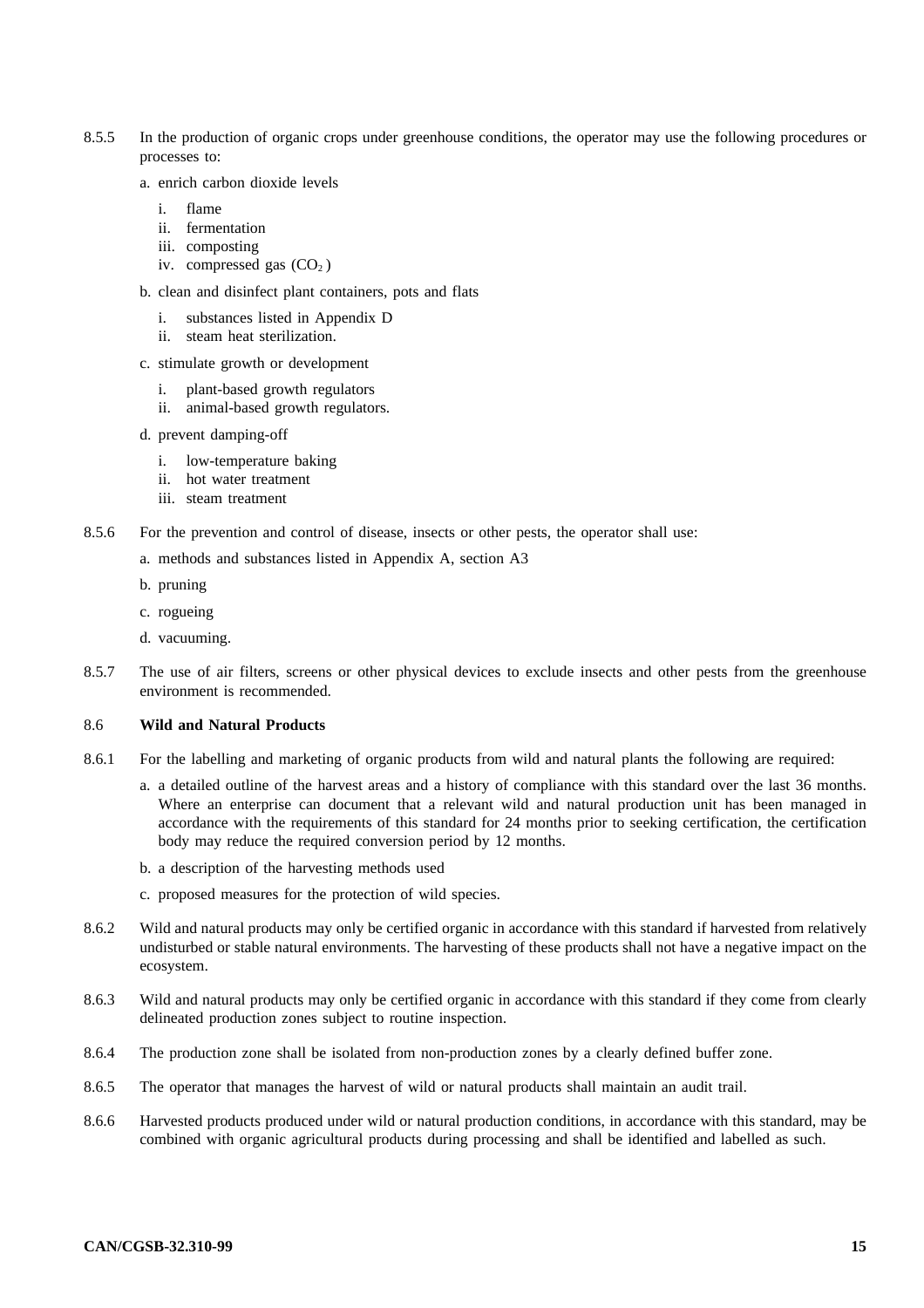## **9. STORAGE, TRANSPORTATION AND PROCESSING OF ORGANIC PRODUCTS**

## 9.1 **Integrity**

9.1.1 A major objective of an organic system is to maintain the inherent organic qualities of the product from production, processing, storage, handling and labelling, to the point of sale.

## 9.2 **Storage**

- 9.2.1 Storage containers should have only approved (food grade) coatings, paints, or other coverings, on surfaces that may come into contact with food or livestock feed.
- 9.2.2 To prevent commingling during storage, bulk or unbound organic products shall be segregated from non-organic products.
- 9.2.3 Bulk storage facilities shall be free of all non-organic product residues.
- 9.2.4 Storage sites shall be equipped, maintained and cleaned using methods appropriate for the organic products being stored.

## 9.3 **Transportation**

- 9.3.1 To prevent commingling of organic and non-organic foods during all classes of transportation, all organic products shall be physically segregated from non-organic products.
- 9.3.2 Facilities used for the transportation of organic food product shall be free of:
	- a. non-organic product residues to minimize the potential for commingling
	- b. invertebrate and vertebrate pests
- 9.3.3 Equipment used in the transportation of organic food products shall be equipped and maintained using methods appropriate to the food product being transported, and cleaned using methods appropriate with the Permitted Substances List.

## 9.4 **Processing**

- 9.4.1 The use of food irradiation and microwaves on organic food products, or ingredients, are prohibited at any stage of processing, handling, or storage.
- 9.4.1.1 *Food Additives and Processing Aids* Additives and processing aids (see Appendix C) may only be combined with a product to maintain:
	- a. nutritional value
	- b. food quality or stability
	- c. composition, consistency and appearance

## 9.5 **Packaging Materials**

- 9.5.1 Organic products shall be packaged in food grade packaging materials, or with such materials that will not cause a loss of organic integrity, or otherwise increase commingling, contamination and/or pest infestation.
- 9.5.2 A recycling and return system for packaging materials should be employed wherever possible.

## 9.6 **Pest Management**

- 9.6.1 Good sanitation practices are recommended to prevent infestations of pests.
- 9.6.1.1 Treatment with pest control agents may be used when necessary (see the Permitted Substances List, Appendices A to D).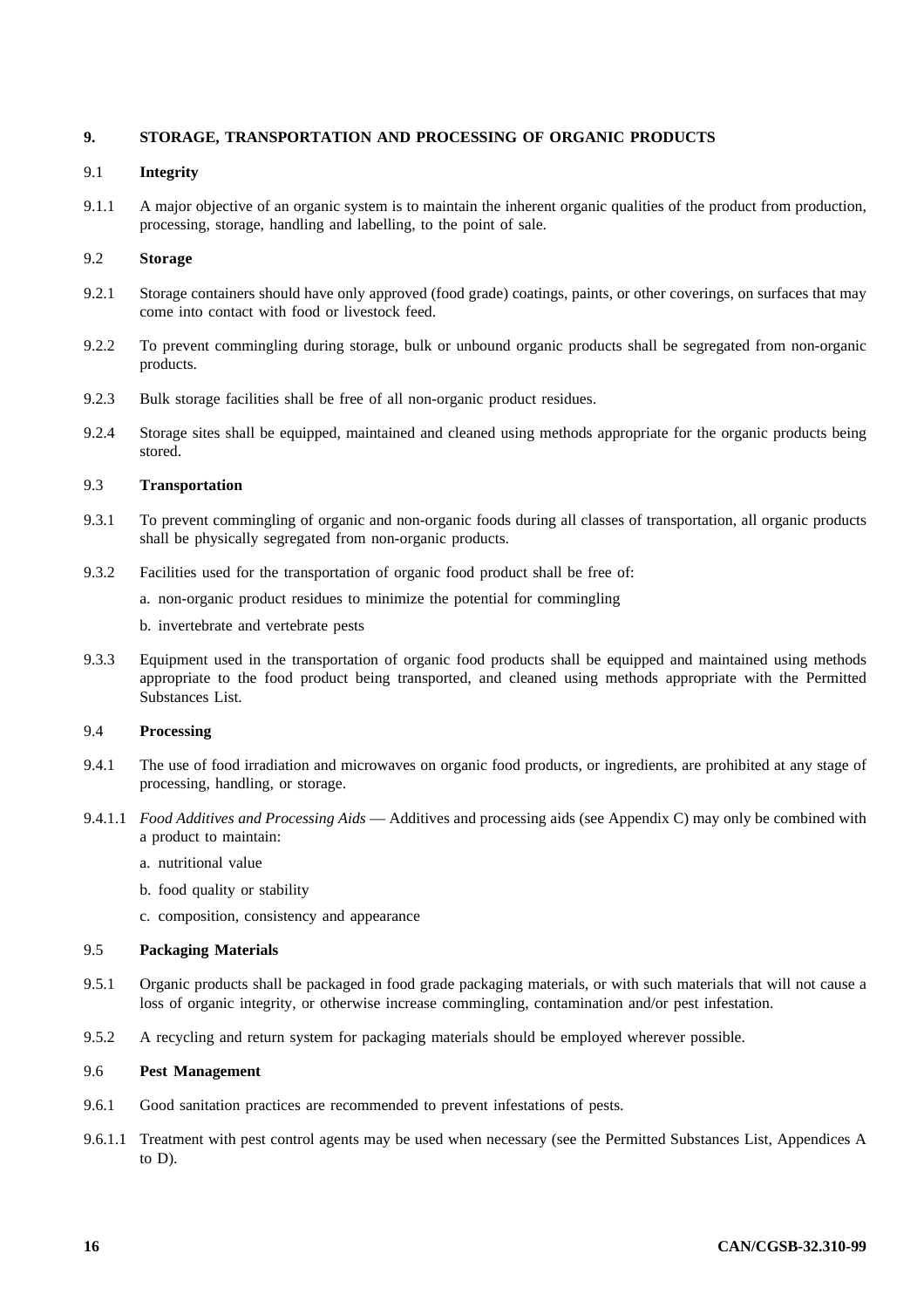## **10. LABELLING**

- 10.1 The description organic (biologique), organically grown, organically raised, organically produced, biological, or biodynamic, and/or translation in any language, symbols, alternative spelling, word sets, and phonetic renderings of these words on food labels, shall apply to organic food products that have been produced under a system that meets this standard. The description certified organic (certifie biologique), certified organically grown, certified ´ organically raised, certified organically produced, certified biological, or certified biodynamic, and/or translation in any language, symbols, alternative spelling, word sets, and phonetic renderings of these words on food labels, shall apply to organic food products whose certification attests to conformance with this standard.
- 10.1.1 An organic food product shall not contain the same ingredients in both organic and non-organic forms.
- 10.1.2 The use of the term organic, and similar terms having the same meaning, is permitted on the principle display panel of a food product, only if 95% or greater of ingredients, excluding added water or salt, are obtained from certified sources of organic production in conformity with this standard.
- 10.1.3 Ingredients that do not satisfy par. 10.1.1 may be used in accordance with par. 5.2.2.3b, only if such ingredients are 5% or less of total ingredients.
- 10.1.4 The trademark of the certification body of this standard shall appear only on the principle display panel if 95% or greater of the ingredients are certified organic in accordance with this standard.
- 10.1.5 Products containing 70% or greater of ingredients certified organic in accordance with this standard shall be labelled on the principle display panel as follows:
	- a. "Contains X% certified organic ingredients," where the actual (X) percent of ingredients certified organic in accordance with this standard is listed or
	- b. "Contains X% certified organic 'Y'," where the actual (X) percentage of a specified ingredient (Y) constitutes 70% or greater of the ingredients listed as certified organic in accordance with this standard.
- 10.1.6 Products containing less than 70% of ingredient certified organic in accordance with this standard shall have the organic ingredient(s) labelled as organic in the list of ingredients only.
- 10.1.7 Products shall not be labelled as above unless the operator is following the process as outlined in this standard.

## **11. REQUIREMENTS FOR INCLUSION OF SUBSTANCES ON THE LIST OF ACCEPTABLE INPUTS (PERMITTED SUBSTANCES LIST)**

- 11.1 All amendments by the Canadian General Standards Board Committee on Organic Agriculture to the substances, or inputs, used in an organic system for the production of agricultural crops, livestock, fertilization and conditioning of soil, management of disease and pests, processing, handling, and storage of food products, within the Permitted Substances List in Appendices A to D, must be consistent with:
	- a. criteria established in par. 1.5 and 11.2
	- b. the General Principles of Organic Production
	- c. other provisions and principles in this standard.
- 11.1.1 Each input shall be reviewed in the context of its necessity and the conditions of its envisioned usage. Each input reviewed shall be accompanied by a detailed description of the input, and all information that demonstrates compliance with the criteria of par. 11.2. All available alternatives, including inputs that may currently be in use in other production systems, may be subjected to evaluation.
- 11.1.2 Conditions for use of certain substances contained in the lists shall specify, but are not limited to, volume, frequency of application and/or designated uses.
- 11.1.3 Substances required for primary production should be reviewed with the knowledge that permitted substances may be subject to misuse and may negatively affect the agroecosystem and the environment outside of an enterprise.
- 11.1.4 A system of review criteria, as detailed in this standard, shall be the primary determinant for the acceptance or rejection of substances.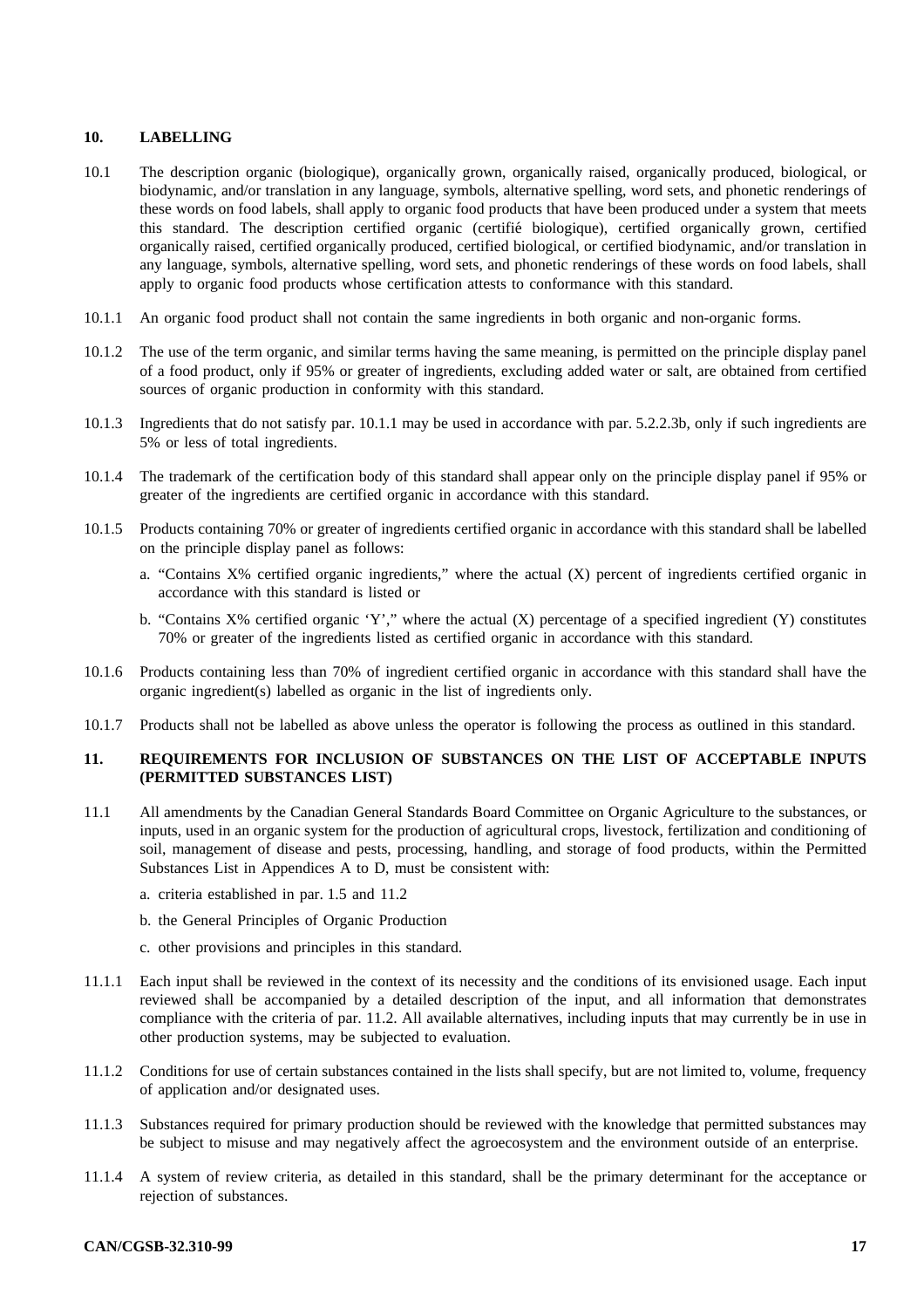- 11.2 Further to par. 11.1, in amending the Permitted Substances List (PSL) in Appendices A to D of this standard the following criteria shall be used.
- 11.2.1 Substances, or other inputs, used for fertilization and conditioning of soils in an organic production system shall be:
	- a. essential for obtaining or maintaining the fertility of the soil to fulfil specific nutritional requirements of crops, or specific soil conditioning and rotation practices that cannot be satisfied by the requirements and practices currently included in this standard,
	- b. of plant, animal, microbial or mineral origin, pertaining to the Permitted Substances List (Appendices A to D) of this standard and may undergo the following processes:
		- i. physical (e.g. mechanical or thermal)
		- ii. enzymatic
		- iii. microbial (e.g. composting or digestion)
	- c. manufactured and employed in a manner that shall not result in, or contribute to, the detriment or contamination of soil microflora and microfauna, or the related agroecosystem.
- 11.2.2 Substances, or other inputs, used in an organic production system for the management of plant diseases, pests and/or weeds shall be:
	- a. essential for the control of a detrimental organism or disease for which no other biological, physical or plant breeding alternatives or management practices are available
	- b. of plant, animal, microbial or mineral origin, pertaining to the Permitted Substances List (Appendices A to D) of this standard, and may undergo the following processes:
		- i. physical (e.g. mechanical or thermal)
		- ii. enzymatic
		- iii. microbial (e.g. composting or digestion)
	- c. used under conditions that shall not directly, or indirectly, result in the presence of unacceptable product residues on edible plant parts in reference to regulations outlined in par. 1.5
	- d. manufactured and used in a manner that shall not result in, or contribute to, the detriment or contamination of the agroecosystem and surrounding environment in reference to regulations outlined in par. 1.5
	- e. products that are not available in sufficient quantities in nature, such as pheromones, or other semiochemicals compounded with synthetic chemicals; such substances will be considered for addition to the Permitted Substances List provided that other criteria within this standard are met.
- 11.2.3 Substances or other inputs used to promote the health of organically raised livestock or to ensure the quality of organically raised livestock products shall be:
	- a. essential for livestock health in the event of a disease outbreak, with provisions that other organic treatments are not available, and such livestock are not labelled or marketed as certified organic in accordance with this standard until such time that is at least double the permitted federal withdrawal period allowed for of such veterinary compounds has been exceeded for the treated animal
	- b. exclusive of growth hormones
	- c. necessary for ensuring product quality and preservation, given that other biological, cultural or physical treatments are not available
	- d. employed in a manner to ensure that treated livestock, and/or related products and their by-products, will be sequestered until such time as the permitted federal withdrawal period allowed for such permissible substances (i.e. vaccines) has been exceeded for the treated animal.
- 11.2.4 Substances, or other inputs, used for the processing of organic food shall be:
	- a. essential for ensuring the safety of the product,
	- b. essential to the production and/or preservation of the product,
	- c. used only when it is not possible to produce or preserve such products without having recourse to such ingredients,
	- d. equivalent as possible to substances found in nature.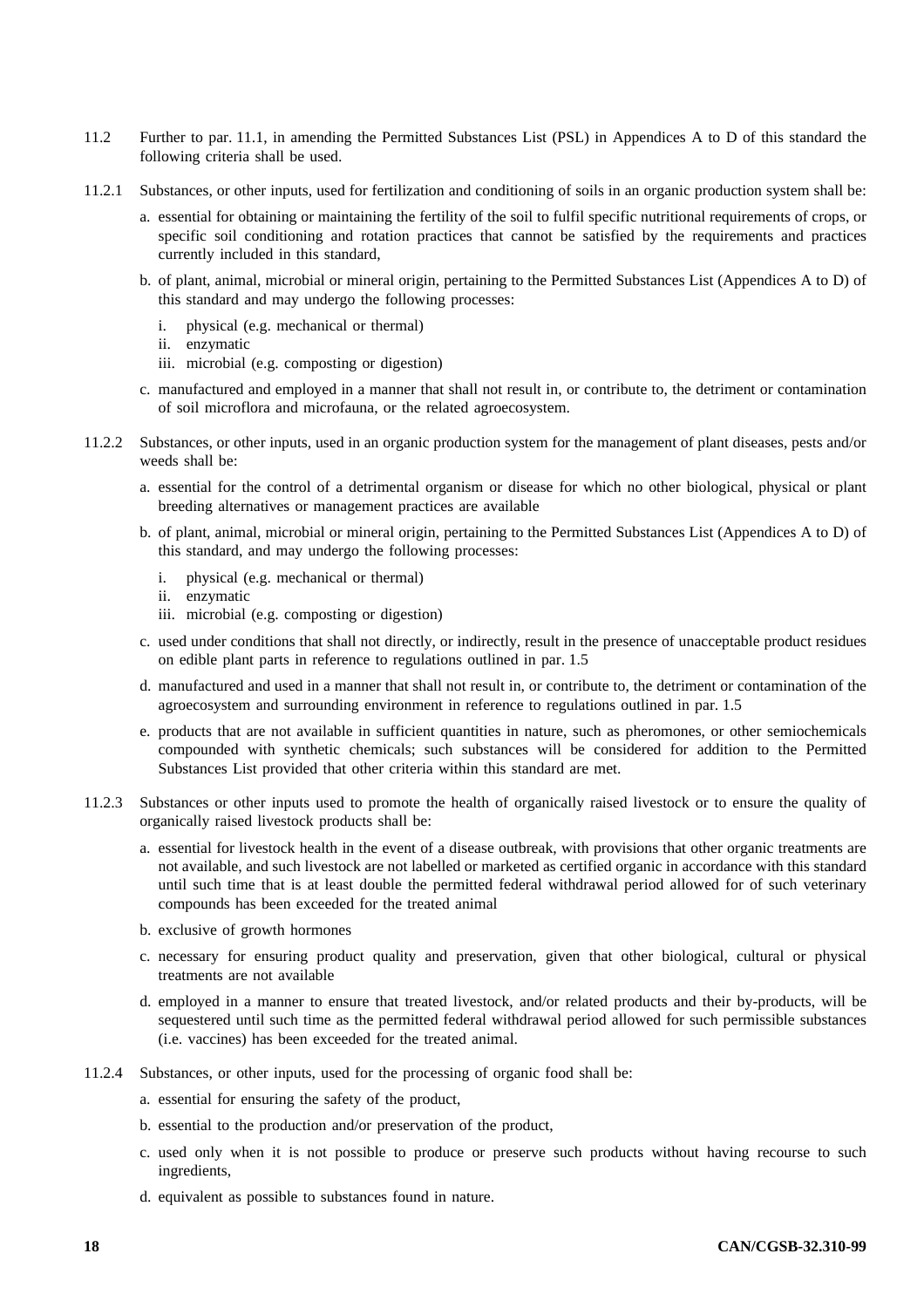11.3 **Equivalency and Harmonization** — Because the primary purpose of providing a list of substances is to satisfy the requirements of this standard, lists in Appendices A to D are dynamic and subject to the inclusion or removal of substances as outlined in procedures (par. 11.2) of this standard. An important component of organic production is the adoption of new technologies that provide unequivocal ecological and social benefits to the organic enterprise and the surrounding community. To reflect equivalency and harmonization in the incorporation of new practices, substances, and technologies into organic production systems, this standard references existing substances and guidelines of the Codex Alimentarius Commission for the Production, Processing, Labelling, and Marketing of Organic Food, subject to conditions and criteria outlined within this standard.

## **12. NOTES**

12.1 The publication referenced in par. 2.1.1 may be obtained from Renouf Publishing, 5369 Canotek Road, Unit 1, Ottawa, Ontario K1J 9J3.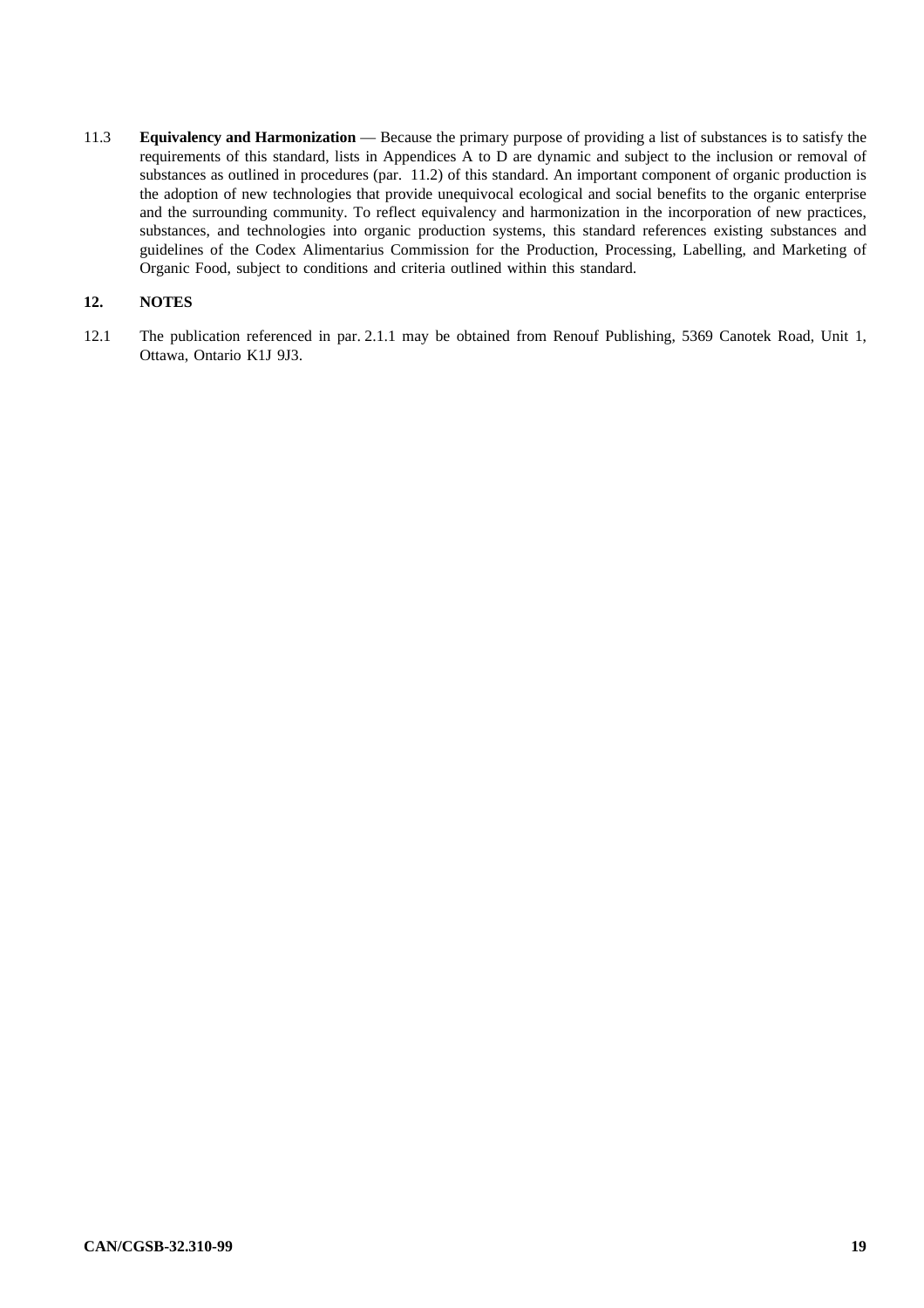## **APPENDIX A**

*(This appendix forms a mandatory part of the standard.)* 

## **PERMITTED SUBSTANCES LIST (PSL) FOR CROP PRODUCTION**

## **A1. FERTILITY AND SOIL AMENDMENTS**

A1.1 The following products are permitted to amend and improve soil fertility when used in accordance with par. 1.5, where applicable:

Alfalfa pellets Basalt Biodynamic preparations Biotite (iron, magnesium or aluminum silicates) Blood meal  $(R)$ <sup>A1</sup> (composted and obtained from organically raised livestock certified in accordance with this standard) Bone meal (R) (composted and obtained from organically raised livestock certified in accordance with this standard) Borax (sodium borate, hydrated) Chelates (R) (heterocylic, metalophilic compounds) Clay (bentonite, perlite) Compost (off-enterprise, organic or non-organic source) (R) Compost (on-enterprise, organic and non-organic sources) (R) Egg shell meal (calcium carbonate) Epsom salt (magnesium sulfate) Feldspars (aluminum silicates with potassium, sodium or calcium) Fish emulsions (R) Fish meal (R) (composted) Granite Greensand (glauconite) Gypsum (calcium sulfate, mined) Iron sulphates (R) Kieserite (magnesium sulphate) Langbeinite (magnesium-bearing potassium sulphate) Limestone, agricultural (calcitic or dolomitic composition) Manure, fresh (organic source) (R) Mica (related aluminum silicates) Organic matter (off-enterprise sources) (R) Oyster shells (calcium carbonate) Peat moss (without artificial wetting agents) Potassium sulfate (mined) Rock phosphate Sawdust Seaweed and seaweed products Sodium molybdate (R) Straw Sulphur (elemental) (R) Wood ash  $(R)$ Wood chips Zeolite (minerals of aluminum silicate) Zinc sulphates (R)

*A1 The designation "R" after a permitted substance implies that its use has some restrictions placed on it; operators must consult with a certification body for approval before using these substances. In addition, an analysis of the permitted substance by an analytical laboratory may be required by the certification body.*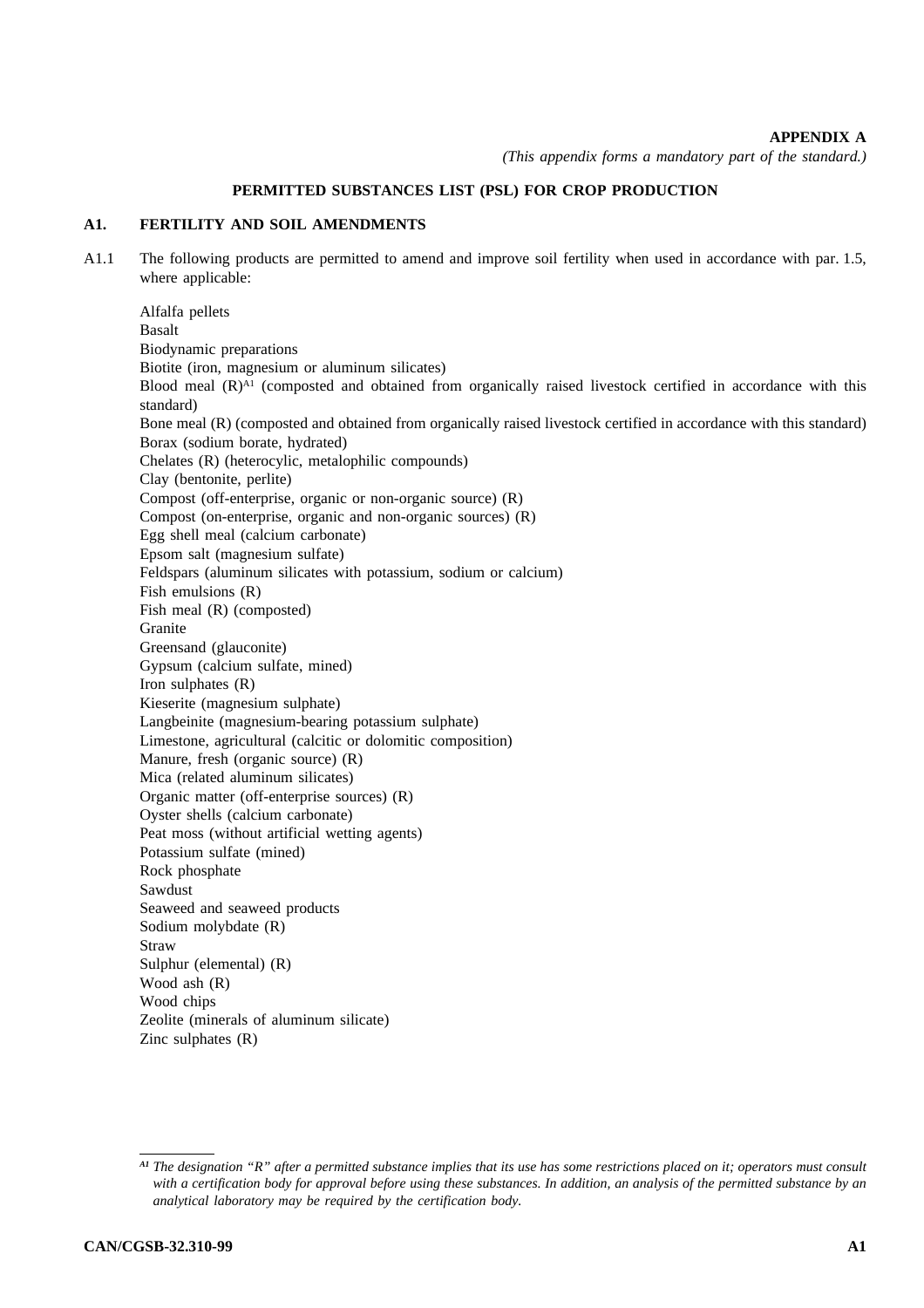## **A2. GREENHOUSE PRODUCTION**

A2.1 The following products are permitted for use in greenhouse production when used in accordance with par. 1.5, where applicable:

Compost (non-organic source)  $(R)$ <sup>A1</sup> Compost (organic source) Compressed gas  $(CO<sub>2</sub>)$ Peat moss (without artificial wetting agents or additives) Perlite Sand (organic source) Soil (organic source) Sphagnum moss Vermiculite Worm castings

## **A3. PEST MANAGEMENT**

A.3.1 The following products are permitted for the management of disease and pests when used in accordance with par 1.5, where applicable:

## A3.1.1 *Disease Management*

Bordeaux mix (R) Copper, fixed and copper sulfate Lime sulphur mixtures Paint, latex Silica mineral suspensions Soap, cryptocidal Soap, fungicidal Sulphur, elemental (not exceeding 2% in solution) Vinegar (acetic acid, dilute)

## A3.1.2 *Pest Management*

Arthropod (insect, spider and mite) predators and parasitoids Arthropod pathogens (including *Bacillus thuringiensis*) (R) Calcium chloride, naturally derived Controlled-atmosphere storage Diatomaceous earth Dormant oil, petroleum-based (R) Dormant oil, vegetable-based Plant-derived pesticides (R) Semiochemicals, (pheromones, allomones; i.e. attractants, repellants) Soap, insecticidal Sound devices, including ultra sound Sterile insect release Temperature Traps, (electrical, visible and ultraviolet light, physical, and visual) Vitamin D-3 (as a rodenticide)

## A3.1.3 *Weed Control*

Electrical methods for weeding Herbicides, animal-derived (not synthetically processed)

*A1 The designation "R" after a permitted substance implies that its use has some restrictions placed on it; operators must consult with a certification body. In addition, an analysis of the permitted substance by an analytical laboratory may be required by the certification body.*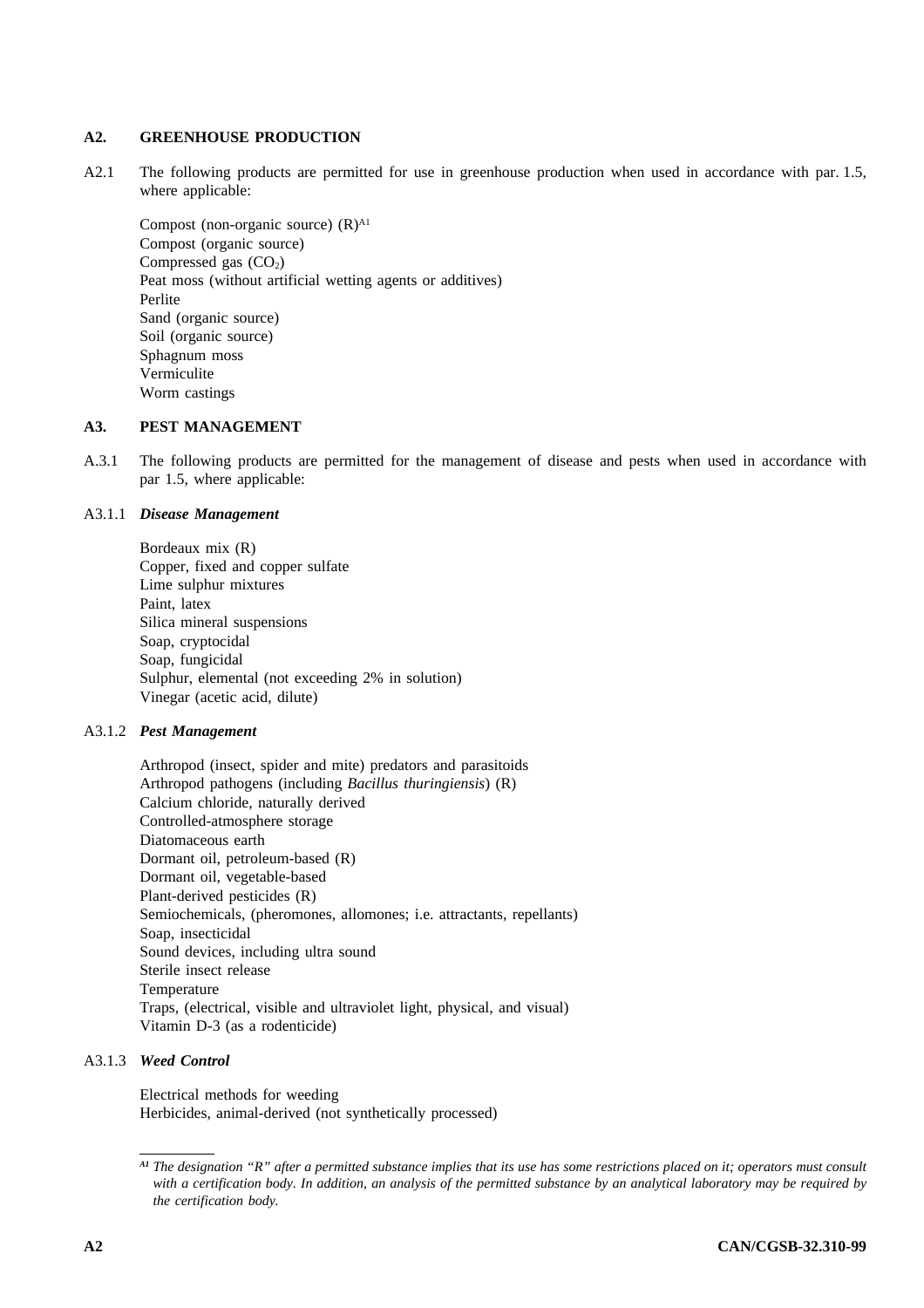Herbicides, plant derived (not synthetically processed) Herbivores, invertebrate and vertebrate Microbial herbicides (R)<sup>A1</sup> Plastic mulch, non-biodegradable Thermal weeding (flame), with liquified gases

## A3.1.4 *Other Pest Management Substances*

Animal repellents, containing no synthetic ingredients

## **A4. POST-HARVEST SUBSTANCES**

A4.1 The following products and conditions are permitted for use when used in accordance with par. 1.5, where applicable:

Controlled-atmosphere storage, carbon dioxide  $(CO_2)$ , oxygen  $(O_2)$  or nitrogen  $(N_2)$ Diatomaceous earth Powdered milk (as a desiccant) Temperature-controlled storage Sound (subsonic, sonic, ultrasonic) Ultraviolet (UV) light

## **A5. MAPLE SYRUP SUBSTANCES**

A5.1 The following products are permitted for use when used in the production and processing of maple syrup in accordance with par. 1.5, where applicable:

## A5.1.1 *Soil Amendments*

As permitted in section A1.1

## A5.1.2 *Cleaning Agents for Equipment*

Bleach (not to exceed 10% in solution) Detergent, biodegradable Ethyl alcohol (unadulterated) Hydrogen peroxide Maple and cider vinegar Sodium bicarbonate

*A1 The designation "R" after a permitted substance implies that its use has some restrictions placed on it; operators must consult with a certification body. In addition, an analysis of the permitted substance by an analytical laboratory may be required by the certification body.*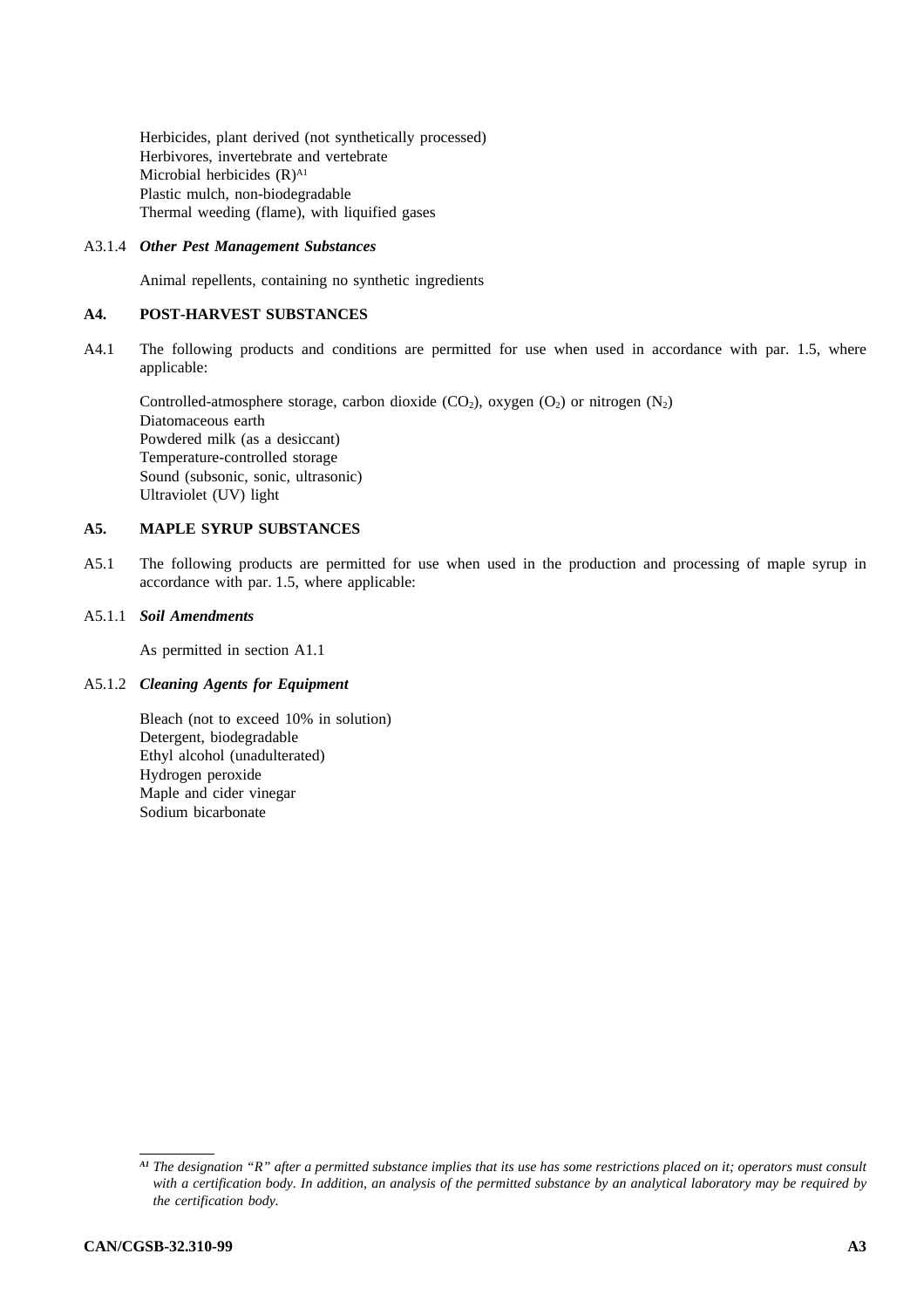## **APPENDIX B**

*(This appendix forms a mandatory part of the standard.)* 

## **PERMITTED SUBSTANCES LIST (PSL) FOR LIVESTOCK PRODUCTION**

## **B1. FEED AND FLAVOURING INGREDIENTS**

- B1.1 The following feed ingredients for organically raised livestock are permitted only when used in accordance with par. 1.5, where applicable:
- B1.1.1 Forages and roughage, silage and energy feeds shall be obtained from enterprises certified organic in accordance with this standard and may include:
	- i. silage preservation products; i.e. bacterial or enzymatic additives  $(R)^{B1}$  and food by-products (e.g. molasses)  $(R)^{B2}$
- B1.1.2. Protein feeds may include
	- i. seed from plants obtained from enterprises certified organic in accordance with this standard
	- ii. seed meals obtained only by processes of heat or mechanical extraction  $(R)^{B2}$
	- iii. any amino acid  $(R)^{B2}$
- B1.1.3 Mineral products may include
	- i. trace mineral feed salt or trace mineral feed salt blocks that do not contain medicinal ingredients (R)
	- ii. any mineral from natural sources
- B1.1.4 Vitamins (R) and trace elements (R)
- B1.1.5 Miscellaneous products may include
	- i. any naturally-derived mineral
	- ii. seaweed meal (R)
- B1.2 Flavouring ingredients  $(R)^{B3}$
- B1.3 Salt (sodium chloride) is permitted
- $B1.4$  Feeds  $(R)^{B2}$

## **B2.** LIVESTOCK HEALTH

B.2.1 The following products are permitted for use in promoting good health of livestock in accordance with par. 1.5, where applicable:

Botanical compounds  $(R)^{B2}$ Electrolyte solutions (with no added active ingredients) Hydrogen peroxide (food grade, for external use only) Iron products Selenium products Vaccines  $(R)^{B2}$ 

B2.2 Homeopathic and biotherapies must be registered with the Bureau of Veterinary Drugs, Health Canada, and are permitted only with the approval of a certification body.

*B1 The designation "R" after a material implies that its use has some restrictions placed on it; operators should consult with a certification body for approval before using these substances. In addition, an analysis of the material, by an analytical laboratory may be required by a certification body.* 

*B2 Not including genetically engineered and/or modified organisms (GEO/GMO), or their products, including, but not limited to, recombinant gene technology.* 

*B3 Only specific flavouring ingredients are approved by the Canadian Food Inspection Agency before use in all livestock feeds in Canada.*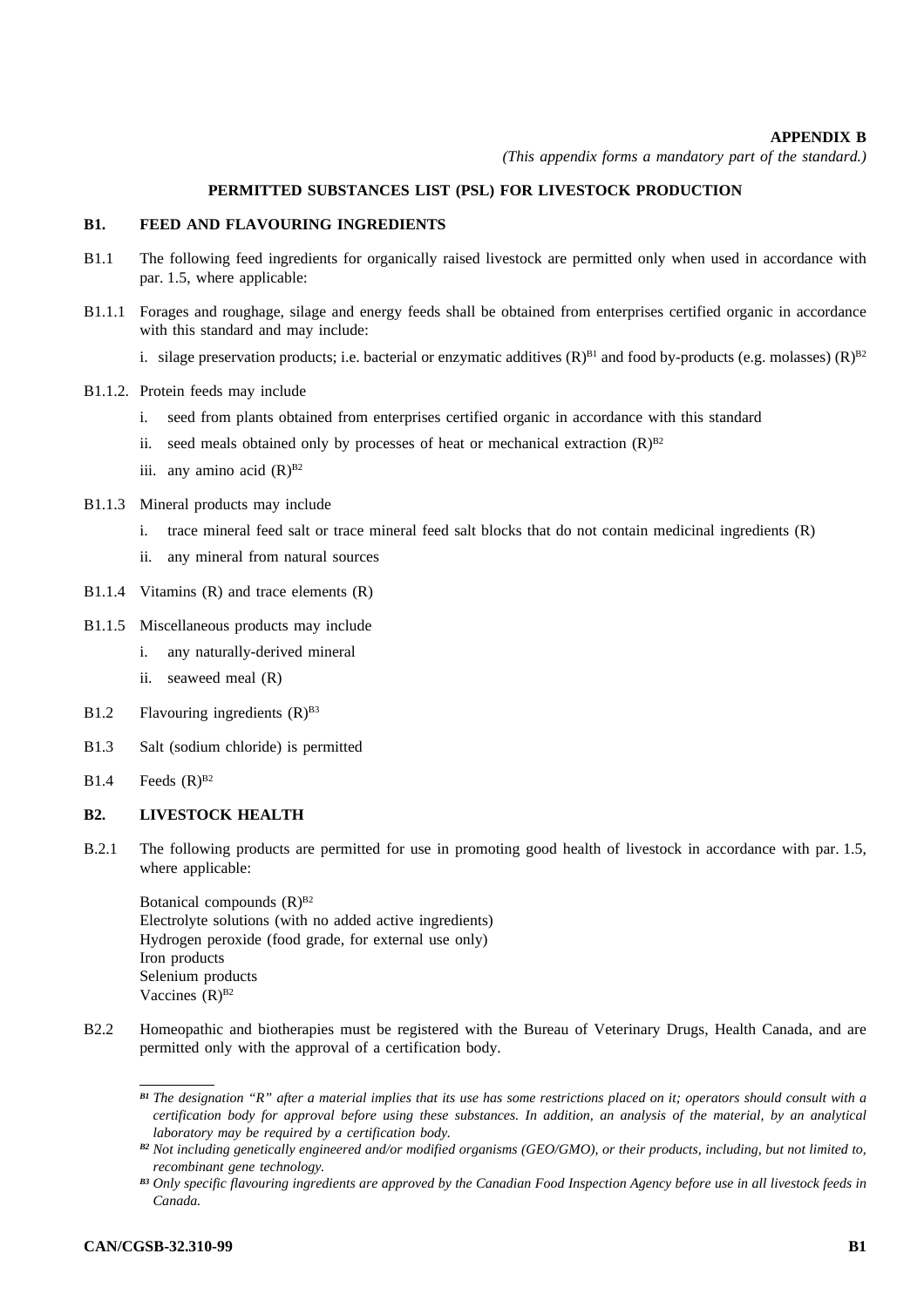## **APPENDIX C**

*(This appendix forms a mandatory part of the standard.)* 

## **PERMITTED SUBSTANCES LIST (PSL) FOR PROCESSING**

#### **C1. NON-ORGANIC ADDITIVES FOR ORGANIC FOOD PRODUCTS**

- C1.1 Substances in this generic list shall be of limited use only and should be substituted with organic alternatives whenever possible.
- C1.2 The following inputs are generally permitted when used in accordance with par. 1.5, where applicable:

Acetic acid bacteria  $(R)^{C1}$ Agar (water extracts) Bakers' yeast, (may contain lecithin, obtained without the use of bleaches and/or organic solvents) Brewers' yeast Calcium carbonate Calcium chloride Carbon dioxide Citric acid Ethyl alcohol Guar gum (water extracts) Lactic acid Lactic acidophilus bacteria (R) Lecithin (obtained without the use of bleaches and synthetic solvents) Locust bean gum (water extracts) Modified starch  $(R)^{C2}$ Nigari  $(R)$ <sup>C2</sup> Nitrogen Oxygen Pectin, unmodified Pectolytic enzymes Potassium carbonate Potassium chloride Seaweed  $(R)$ <sup>C2</sup> Smoke flavour Sodium chloride (with or without calcium carbonate as an anti-caking agent) Starter cultures (R) Sulphites  $(R)$ <sup>C3</sup> Vegetable extracts (obtained without the use of synthetic solvents) Xanthan gum (water extracts) Yeast autolysate Yeast, wine

#### **C2. CLARIFYING AGENTS**

Bentonite Diatomaceous earth Fish-based fining agents (isinglass) Hen egg whites (preferably organic origin) Kaolin Non-hydrolysed bone gelatin

*C1 Not including genetically engineered and/or modified organisms (GEO/GMO), or their products, including, but not limited to, recombinant gene technology*.

*C2 The designation "R" after a material implies that its use has some restrictions placed on it; operators should consult with a certification body for approval before using these substances. In addition, an analysis of the material by an analytical laboratory may be required by a certification body*.

 $^{c_3}$  Only for winemaking as a preservative, minimum use of sulphur dioxide (SO<sub>2</sub>) is recommended. The maximum allowable level *of SO2 is 100 parts per million and 30 parts per million for total sulphites and free sulphites, respectively. The use of sulphites from SO2 bottled gas or liberated from the ignition of asbestos-free sulphur wicks is acceptable.*